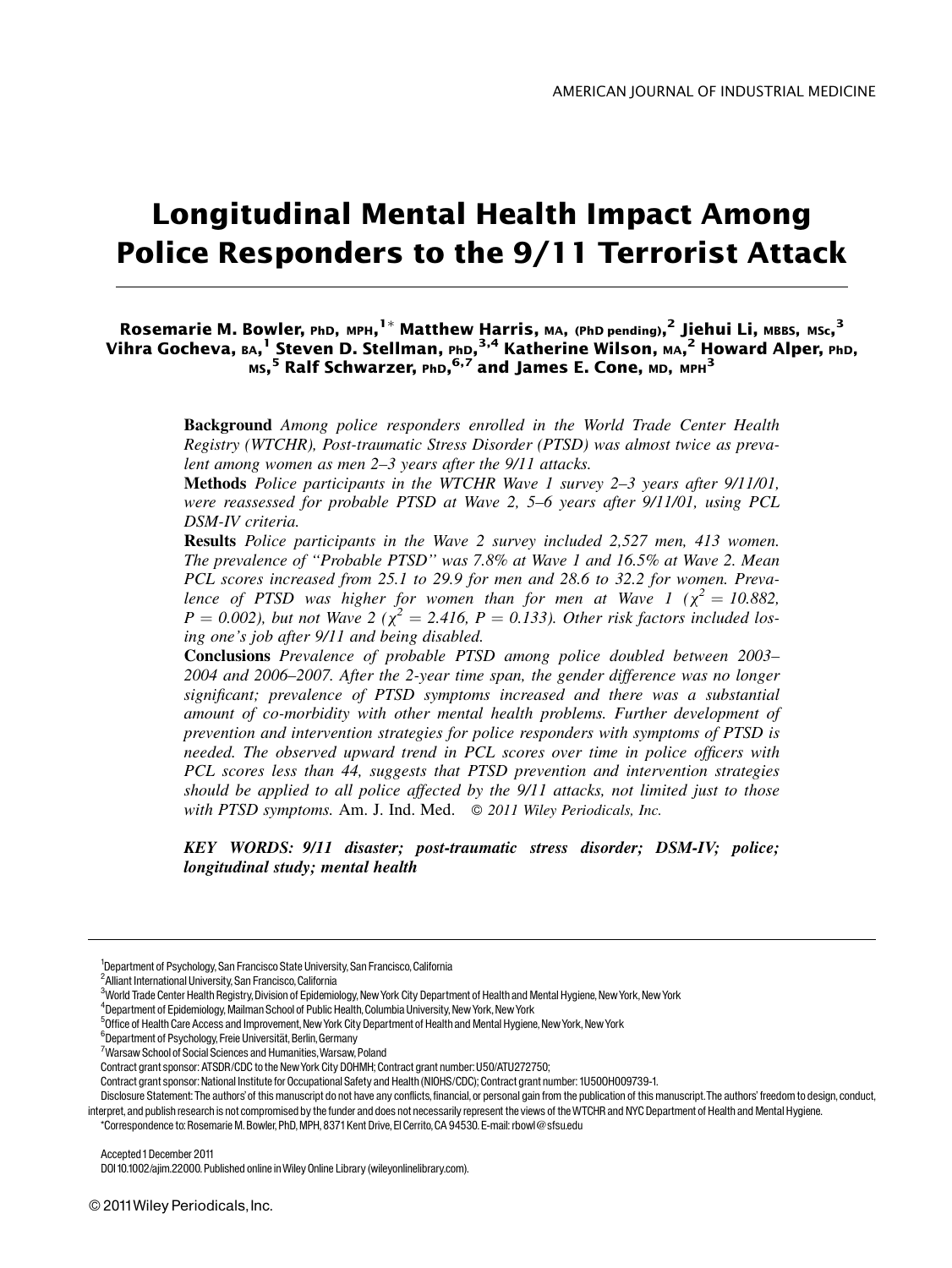## INTRODUCTION

The terrorist attacks on the World Trade Center (WTC) on 9/11/01 caused nearly 2,800 immediate deaths and a substantial number of injuries [Galea et al., 2002; City of New York Bureau of Vital Statistics, 2003; Perlman et al., 2011]. Within minutes of the attack, police officers were among the first to arrive at the scene [Levenson and Acosta, 2001] and witnessed as people jumped from the burning and collapsing WTC towers. Police officers were instrumental in assisting survivors, guarding the perimeter of the WTC site and makeshift morgues, and participating in the unremitting search for bodies and body parts.

Numerous studies have been conducted on the prevalence of post-traumatic stress disorder (PTSD) within the first year after 9/11/01 and the reported prevalence varies widely among studies [CDC, 2002a, b; Galea et al., 2002; Schlenger et al., 2002; Silver et al., 2002; Lawyer et al., 2006]. A study of the first responders enrolled in the World Trade Center Health Registry (WTCHR) reported an overall probable PTSD prevalence 2–3 years post-9/11 of 15.4%, with a range from 8.3% among police to 24.5% among unaffiliated volunteers [Perrin et al., 2007].

Within the same cohort, the prevalence of probable PTSD for the 4,014 police studied at baseline (2–3 years post-9/11) by the present authors was 8.3% [Bowler et al., 2010], which is double the US prevalence (3.6%) [Department of Health and Human Services, 2010] reported in the early 1990s. For traumatized police officers prior to 9/11, the prevalence of PTSD was 7% within 12 months of experiencing a traumatic event, using DSMIII-R criteria [Carlier et al., 1997]. A higher prevalence of probable PTSD was found for women police responders in Wave 1 (13.9% for women; 7.4% for men) [Bowler et al., 2010]. The finding of elevated prevalence levels of probable PTSD for women was consistent with studies of civilian populations, but differed from other studies of PTSD in rescue and recovery workers at the WTC, and police officers prior to 9/11/01 [Pole et al., 2001]. Some of the risk factors for police first responders of both genders identified by Bowler et al. [2010] were 9/11-related injury and older age (associated with the PCL domains of reexperiencing/intrusion and hypervigilance/hyperarousal). This study was the first to identify gender-specific risk factors among police responders following the WTC terror attack, identifying presence in WTC Towers on 9/11 and Hispanic ethnicity as risk factors for men, and identifying witnessing horror and education less than a college degree as risk factors specific to the women police.

Few studies have investigated post-9/11 PTSD prevalence longitudinally. The majority of published studies have reported diminishing levels of PTSD with the passage of time in cohorts of first responders to the WTC disaster [Galea et al., 2008; Stellman et al., 2008], although some have reported an increase in probable PTSD in a group of workers and in a group of firefighters [Brackbill et al., 2009b; Berninger et al., 2010a, b]. Berninger et al. [2010b] report that 8.6% of firefighters had probable PTSD at baseline, (within 6 months of 9/11), which increased to 11.1% at "postdisaster" follow-up (2.9 years). Nearly half of the firefighters had delayed onset of probable PTSD [Berninger et al., 2010b], defined as meeting probable PTSD criteria at follow-up but not at baseline. Given the consistently higher rates of probable PTSD within 3 or more years after 9/11, Berninger et al. note that the nature of the work performed by rescue and recovery groups may have been differentially traumatic. Moreover, they found that difficulty in functioning at home or at work 3–4 years post-9/11 were strongly associated with a significant increase in probable PTSD [Berninger et al., 2010b].

Although there have been several follow-up studies of the prevalence of PTSD among firefighters (up to 3 years after 9/11) and the general population exposed to 9/11, there have been no published longitudinal studies (greater than 6 years) of police officers. Identification of policespecific risk factors for chronic and delayed-onset probable PTSD may help guide police departments and mental health professionals in establishing mental health treatment programs which may diminish the duration and delayed onset of PTSD in police officers. The identification of the major risk factors for developing delayed or chronic PTSD in police may facilitate police departments' immediate responses after a terrorist incident.

#### METHODS

The Registry's methods are described in detail elsewhere [Farfel et al., 2008; Brackbill et al., 2009b]. Briefly, potential enrollees were rescue/recovery workers and volunteers, lower Manhattan area residents, workers, school staff and attendees, and commuters and passersby on 9/11. Lists of potentially eligible persons were obtained from lower Manhattan area employers and government agencies (list-identified enrollees), and broad-based, multilingual media campaigns were used to encourage other potentially eligible persons (self-identified enrollees) to enroll via a Web site or toll-free telephone number. Between September 2003 and November 2004, 71,437 persons provided informed consent and completed a computer-assisted telephone (94.5%) or in-person (5.5%) enrollment interview regarding demographics, exposures incurred during and after the disaster, symptoms and medically diagnosed conditions (Wave 1). A Wave 2 follow-up study requested an update on registrants' symptoms, medically diagnosed conditions and social integration, referring to the structure and quantity of social relationships, such as the size and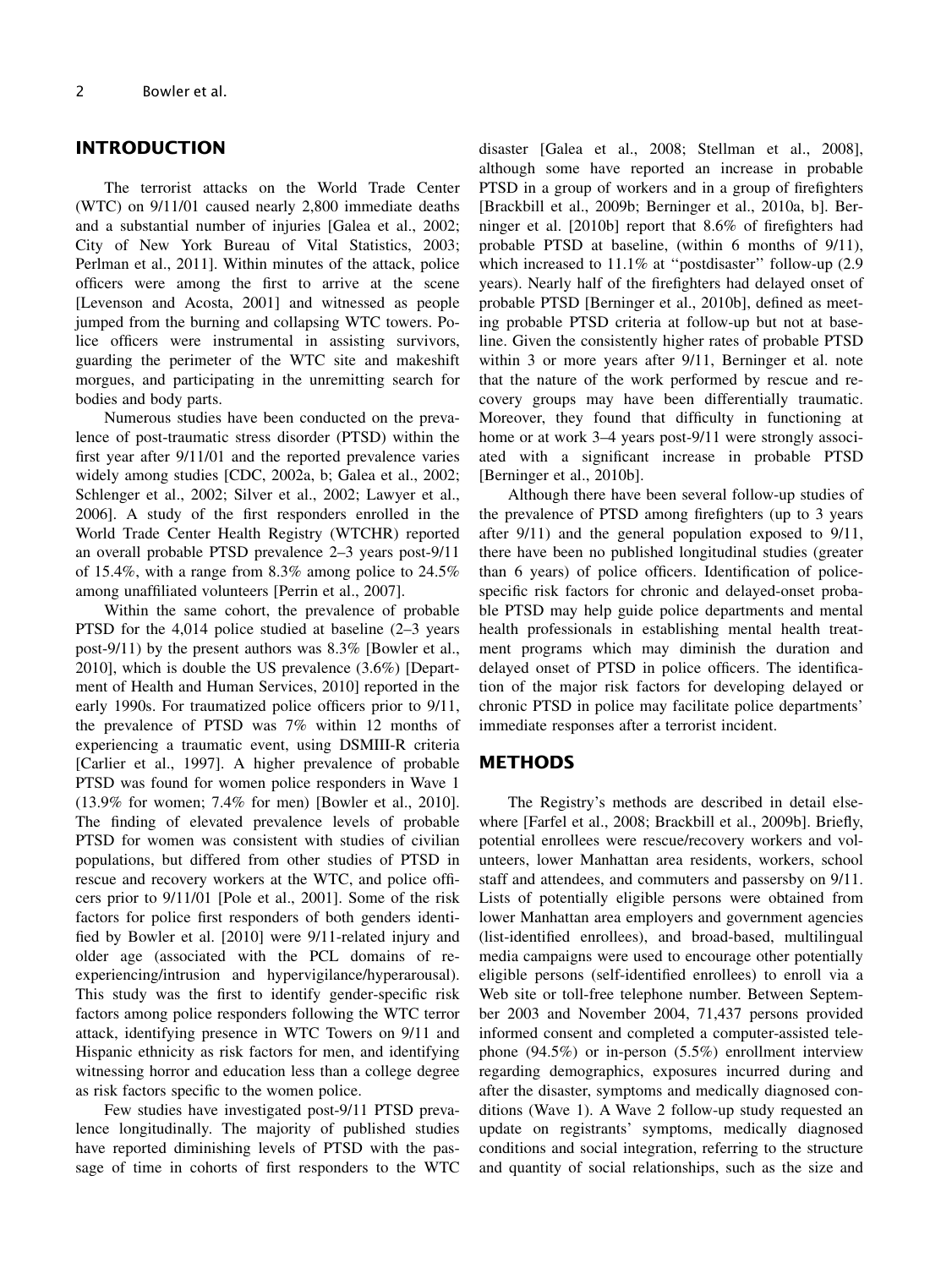density of networks and the frequency of interaction. The Wave 2 study was conducted from November 2006 through December 2007 using two initial data collection modes: internet-based and via mail. In the last 3 months of data collection, non-participants were re-contacted to complete a computer-aided telephone interview. The Centers for Disease Control and Prevention (CDC) and New York City (NYC) Department of Health and Mental Hygiene (DOHMH) institutional review boards approved the Registry protocol.

#### Study Population

As described previously [Bowler et al., 2010], police responders to the 9/11 terrorist attack and its aftermath were included if they had worked at least one shift from September 11, 2001, to June 30, 2002, at the WTC or related sites, or were involved in the transportation of the debris between the WTC site and barges, and completed the Wave 2 questionnaire. Excluded were those who did not answer all 17 PTSD Checklist (PCL) questions on either Wave 1 or 2, those without age or gender information, or who worked exclusively at the Staten Island Landfill; who were not asked the same exposure questions as the remainder of the group.

## Study Variables

The primary mental health outcome for the present study was event-related post-traumatic stress symptoms indicative of probable PTSD. This was assessed with the stressor-specific PTSD Checklist (PCL), a 17-item selfreport instrument based on the Diagnostic and Statistical Manual of Mental Disorders (Fourth Edition) criteria [American Psychiatric Association, 1994] and linked to a specific traumatic exposure (i.e., ''the events of September 11''). To assess the potential for co-morbid and pre-existing mental health problems at the time of the Wave 1 assessment, participants were asked during the interview if they have had depression, anxiety, or other emotional problems since 9/11. If they answered affirmatively, they were asked if they had these before 9/11 and whether these symptoms got worse after 9/11. The Wave 2 assessment inquired whether they had ever been clinically diagnosed with anxiety, depression, or PTSD, and if so, whether this was pre- or post-9/11/01.

9/11-related exposure variables included the days of work at the WTC site, and number of traumatic events witnessed on 9/11. Several questions were asked about participants' degree of social integration during Wave 2. Using principal components analysis, two social integration factors were derived. The first, ''friendship contacts,'' included items related to frequency of contact with friends and family members, and the second, ''group involvement'' related to frequency of attendance in group and community activities. Also included was the Kessler-6 [Kessler et al., 2002], a 6-item screen that is used to create a non-specific Psychological Distress Index (PDI).

Different trajectories of PTSD symptoms between the two time points were examined. Registrants' PTSD status was considered ''Chronic'' if they met ''probable PTSD'' criteria over both time points, ''Recovered'' if they met criteria at Wave 1 only, ''Delayed'' if they met criteria at Wave 2 only, and ''Resilient'' if they did not meet criteria at either wave. Resiliency is defined as a process of successful adaptation when victims persist in the face of critical life events and bounce back from adversity [Tedeschi and Calhoun, 1995; Bonanno, 2004; Bonanno et al., 2010]. Resilient individuals may still suffer from symptoms but they do not meet the cut-off for PTSD.

#### Data Analysis

SAS version 9.2 [SAS Institute Inc., 2008] and SPSS version 18.0 [SPSS Inc., 2009] were used to analyze data. Wave 2 participants were compared to non-participants on demographics, exposures, and health outcome responses, using  $\chi^2$  tests. For all analyses, *P*-values involved hypothesis testing against a two-sided alternative and were considered significant at  $P < 0.05$ . Psychological outcome measures were compared at Waves 1 and 2, separately for women and men, using  $\chi^2$  and paired-samples *t*-tests.

The primary outcome, the individual registrant's PCL score at Waves 1 and 2, was obtained by summing the numeric value of the responses to each of the 17 PCL items, ranging from 1, representing ''Not at all'', to 5, representing ''Extremely.'' This total PCL score was the outcome measure used to examine how PTSD symptom levels changed with time from baseline (2003/2004), controlling for fixed effects, such as demographics, exposure type and level, and mental or physical health problems pre-9/11. In order to further explore the differences in PTSD symptomatology between men and women at both time points, we used Fisher's exact test to compare the prevalence of individuals meeting DSM-IV criteria for intrusion (1/5 items endorsed as ''moderate'' or greater), avoidance (3/7 items), and hypervigilance (2/5 items) from the PCL. Participants were determined to have ''probable PTSD'' if they endorsed items corresponding to DSM-IV criteria with a rating of ''moderate'' or higher: one or more intrusion items, 3 or more avoidance items, and 2 or more hypervigilance items.

Additionally, McNemar's test was used to compare categorical variables over time, and Wilcoxon Signed Rank Test was used for continuous variables. Analysis of Variance (ANOVA) analyses were used to compare mean scores for the PCL between groups. Non-parametric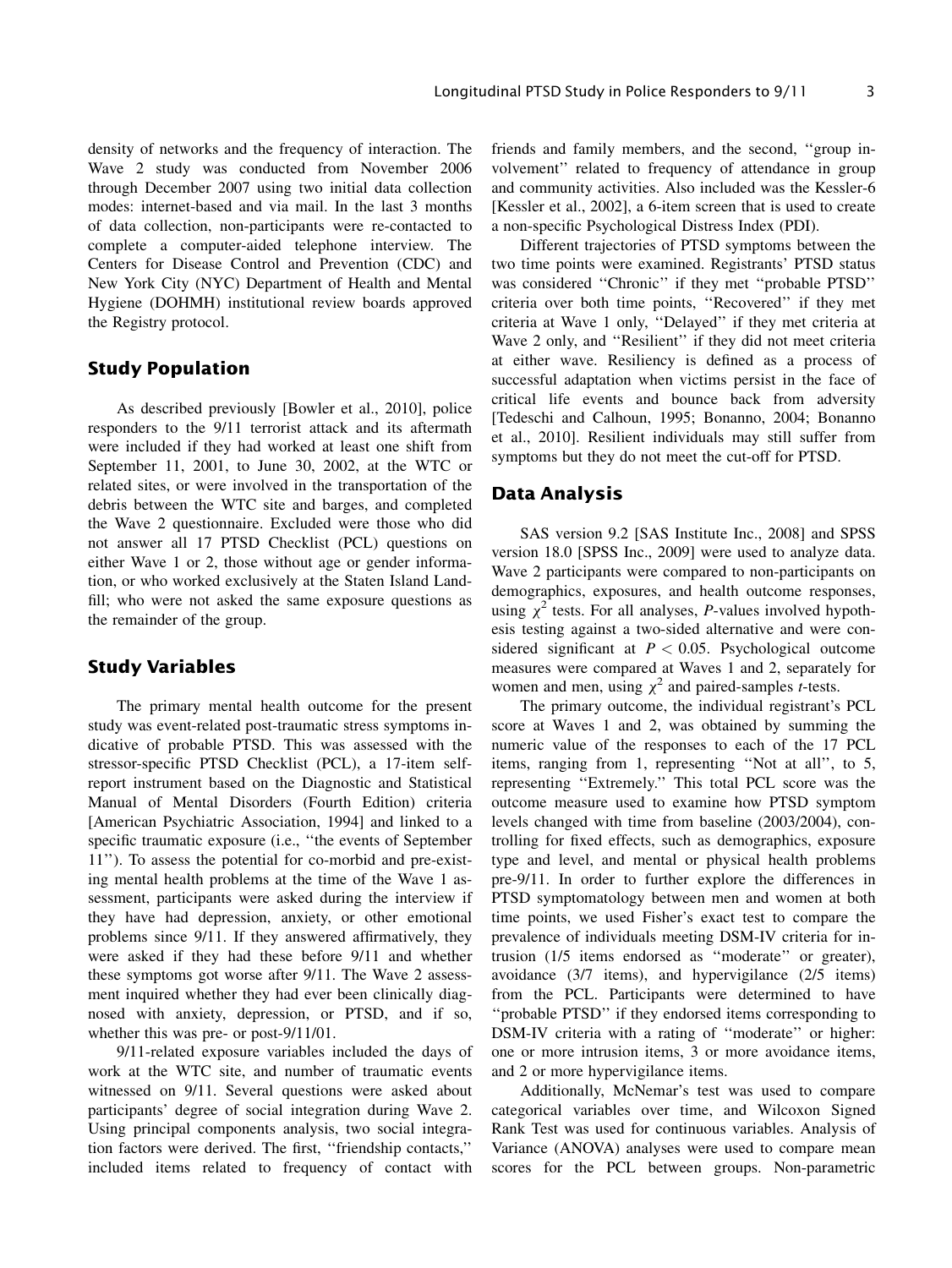correlations (Spearman's  $\rho$ ) were conducted regarding alcohol use and PCL scales at Wave 2, separately for women and men.

The PDI index was scored using the unweighted sum of responses, ranging from ''none of the time,'' coded as zero, to ''all of the time,'' coded as 4. Thus the range of the total of each individual's responses was 0–24.

In order to compute the adjusted estimate of the PCL scores associated with 9/11-related exposures, social integration, losing their job or being disabled after 9/11, and to capture the change of PCL scores between the 2 survey time points for women and men police, a random coefficient model was utilized. This model was computed using the Random statement in the SAS PROC MIXED command to model the within-subject correlation arising from the repeated measures obtained in Waves 1 and 2 and the correlation between subjects. An unstructured covariance matrix was used. We computed two-way interactions between year of testing and gender, mode of test administration, or other risk factors (e.g., unemployment or disability since 9/11). Estimates of effect were adjusted for age at 9/11, ethnicity, household income in 2002, survey mode, smoking and change in marital status. In the final model, injury as a result of the 9/11 attack, previously identified as one of the risk factors for probable PTSD in our first paper, and start date of work at WTC site, identified as a risk factor in previous studies [Perrin et al., 2007; Brackbill et al., 2009a; Berninger et al., 2010a, b], were not included, because these variables were highly correlated with the number of traumatic events witnessed on 9/11.

## RESULTS

#### Response Rate and Attrition Analysis

From the original 4,091 registrants who took part in the Wave 1 study, 1,042 (25.5%) did not complete the Wave 2 questionnaire. Of the 3,049 who participated at Wave 2, a total of 109 did not provide complete data or did not complete all of the PCL items during both waves. This resulted in the final sample of 2,940 participants, most of whom were employed by the NYPD.

Those who responded in Wave 2 but did not complete the PCL at either Wave 1 or 2 were compared to those who did complete the PCL at both times (data not shown). Chi-square analyses revealed that respondents differed significantly from non-respondents in race/ethnicity  $(P < 0.001)$ , income  $(P < 0.001)$ , age  $(P < 0.001)$ , education (P < 0.001), marital status (P < 0.001), and smoking frequency ( $P < 0.001$ ). Non-respondents included a higher proportion of African Americans (13.5%) compared with respondents (6.4%); had a higher proportion of individuals with income less than \$50,000 (13.9% vs. 9.0%;  $P < 0.001$ ), had age below 45 (89.3% vs. 84.4%;  $P < 0.001$ ), education of 15 years or less (63.6% vs. 61.3%;  $P < 0.001$ ), and more were unmarried (38.9% vs. 29.0%;  $P < 0.001$ ). The respondents did not differ from non-respondents on Wave 1 PCL scores.

#### Descriptive Analyses

Demographic variables for those who responded at both Waves 1 and 2 are reported for the entire sample and separately by gender in Table I. A greater proportion of women than men had at least 18 years of education; selfidentified as Hispanic or African American; reported lower total household income in 2002; were unmarried, separated, or divorced at both time points; had no children; and smoked every day. Marital status changed significantly  $(P < 0.001)$ , with more registrants being married (75.0%) or divorced (7.3%) at Wave 2, compared to Wave 1 (70.9% married, 6.4% divorced). A lower proportion of registrants smoked at Wave 2 ( $P < 0.001$ ) and more were unemployed (Wave 1: 8.5%; Wave 2: 16.8%;  $P < 0.001$ ).

## Change in PTSD Symptoms and Psychological Distress Over Time

More registrants met the criteria for ''probable PTSD'' ( $P < 0.001$ ) at Wave 2 ( $N = 485, 16.5\%$ ) than at Wave 1 ( $N = 230, 7.8\%$ ) for both men and women, and mean scores on the PCL increased significantly for both men (Wave 1: 25.1; Wave 2: 29.9;  $P < 0.001$ ) and women (Wave  $1 = 28.6$ ; Wave  $2 = 32.2$ );  $P < 0.001$ ). Scores on each PCL subscale increased significantly  $(P < 0.001)$ from Waves 1 to 2 for both men and women (Table II). Additionally, 6.7% of the sample reported feeling emotionally numb or being unable to have loving feelings for those close to the registrant (PCL item # 11) at Wave 1, while 15.6% reported feeling emotionally numb at Wave 2, a significant increase ( $\chi^2 = 403.562, P < 0.001$ ). Endorsement of emotional numbness did not differ by gender. Mean scores on the PDI increased significantly over time  $(P < 0.001)$  for both women (Wave 1: 3.5, Wave 2: 4.8) and men (Wave 1: 2.4, Wave 2: 4.1) (Table II).

Mean scores on the PCL at each time point for each of the PTSD trajectory groups (Resilient, Delayed, Chronic, and Recovered) are shown in Figure 1. The majority of the sample was considered Resilient (81%), followed by Delayed (11.2%), Chronic (5.3%), and Recovered (2.5%). Mean PCL scores for the Resilient and Chronic groups increased from Waves 1 to 2, the Delayed group's mean PCL scores increased by 21.2 and the Recovered group's PCL scores decreased by 9.9.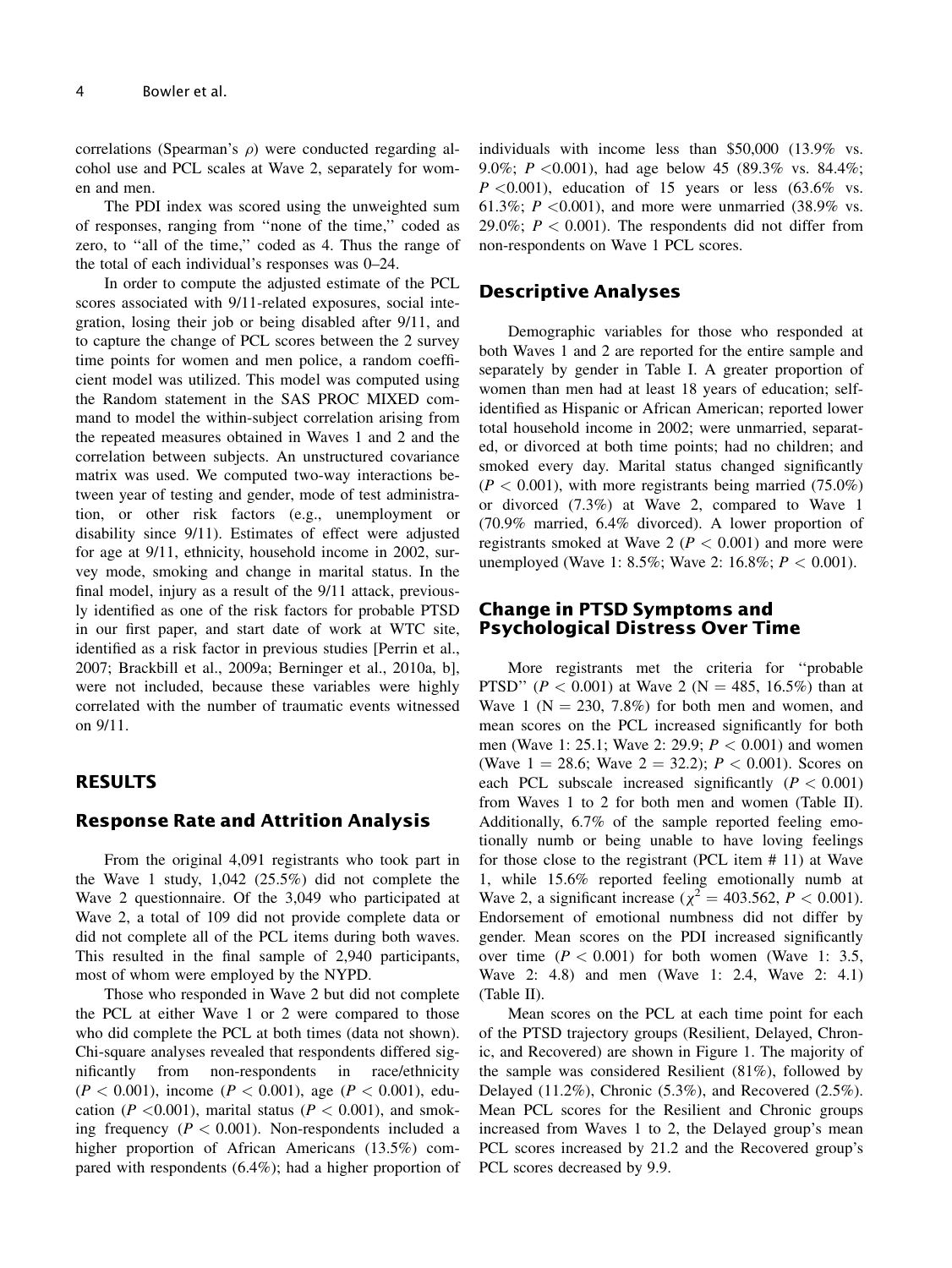| <b>TABLE I.</b> Sociodemographics of Study Sample by Gender ( $N = 2,940$ ) |  |
|-----------------------------------------------------------------------------|--|
|-----------------------------------------------------------------------------|--|

|                                                                |                         | Women ( $N = 413$ ) |       | Men (N = 2,527) |                         |  |
|----------------------------------------------------------------|-------------------------|---------------------|-------|-----------------|-------------------------|--|
|                                                                | N                       | $\%$                | N     | $\%$            | $P$ -value <sup>a</sup> |  |
| Age group at 9/11                                              |                         |                     |       |                 |                         |  |
| $18 - 24$                                                      | 13                      | 3.1                 | 50    | 2.0             | 0.128                   |  |
| $25 - 44$                                                      | 343                     | 83.1                | 2,078 | 82.2            | 0.686                   |  |
| $45 - 68$                                                      | 57                      | 13.8                | 399   | 15.8            | 0.301                   |  |
| Education reported at Wave1 (in years)                         |                         |                     |       |                 |                         |  |
| $9 - 11$                                                       | 4                       | 1.0                 | 12    | 0.5             | 0.208                   |  |
| 12                                                             | 71                      | 17.2                | 484   | 19.2            | 0.333                   |  |
| $13 - 15$                                                      | 158                     | 38.3                | 1,073 | 42.5            | 0.099                   |  |
| $16 - 17$                                                      | 128                     | 31.0                | 759   | 30.0            | 0.720                   |  |
| 18 or more                                                     | 51                      | 12.3                | 186   | 7.4             | 0.001                   |  |
| Race/ethnicity                                                 |                         |                     |       |                 |                         |  |
| Non-Hispanic white                                             | 221                     | 53.5                | 1,954 | 77.3            | < 0.001                 |  |
| Non-Hispanic black                                             | 72                      | 17.4                | 115   | $4.6\,$         | < 0.001                 |  |
| Hispanic                                                       | 103                     | 24.9                | 345   | 13.7            | < 0.001                 |  |
| Asian                                                          | 6                       | 1.5                 | 64    | 2.5             | 0.182                   |  |
| Multiracial                                                    | 9                       | 2.2                 | 27    | 1.1             | 0.057                   |  |
| Other <sup>b</sup>                                             | $\sqrt{2}$              | 0.5                 | 22    | 0.9             | 0.419                   |  |
| Total household gross income in 2002                           |                         |                     |       |                 |                         |  |
| $<$ \$25,000                                                   | $\overline{\mathbf{c}}$ | 0.5                 | 11    | 0.4             | 0.899                   |  |
| \$25,000 to $<$ \$50,000                                       | 65                      | 15.7                | 186   | 7.4             | < 0.001                 |  |
| \$50,000 to <\$75,000                                          | 126                     | 30.5                | 635   | 25.1            | 0.020                   |  |
| $$75,000$ to $<$ \$100,000                                     | 130                     | 31.5                | 869   | 34.4            | 0.251                   |  |
| \$100,000 or more                                              | 89                      | 21.5                | 822   | 32.5            | < 0.001                 |  |
| Marital status at Wave 2                                       |                         |                     |       |                 |                         |  |
| <b>Married</b>                                                 | 174                     | 43.0                | 2,010 | 80.1            | < 0.001                 |  |
| Not married, but living with a partner                         | 58                      | 14.3                | 89    | 3.6             | < 0.001                 |  |
| Widowed                                                        | 6                       | 1.5                 | 3     | 0.1             | < 0.001                 |  |
| Divorced                                                       | 63                      | 15.6                | 151   | 6.0             | < 0.001                 |  |
| Separated (not living together)                                | 14                      | 3.5                 | 53    | 2.1             | 0.08                    |  |
| Never married                                                  | 90                      | 22.2                | 202   | 8.1             | < 0.001                 |  |
| Change in marital status                                       |                         |                     |       |                 |                         |  |
| Remained married through Wave 2                                | 169                     | 40.9                | 1,786 | 70.7            | < 0.001                 |  |
| Remained separated/divorced/never married                      | 109                     | 26.4                | 248   | 9.8             | < 0.001                 |  |
| Changed from married/living with partner to separated/divorced | 25                      | 6.1                 | 67    | 2.7             | < 0.001                 |  |
| Allothers                                                      | 110                     | 26.6                | 426   | 16.9            | < 0.001                 |  |
| Smoking status at Wave 2                                       |                         |                     |       |                 |                         |  |
| Every day                                                      | 37                      | $9.0\,$             | 141   | 5.6             | 0.007                   |  |
| Some days                                                      | 24                      | 5.8                 | 128   | 5.1             | 0.515                   |  |
| Not at all                                                     | 350                     | 85.2                | 2,255 | 89.2            | 0.013                   |  |
| Change in smoking status                                       |                         |                     |       |                 |                         |  |
| Never                                                          | 225                     | 54.5                | 1,630 | 64.5            | < 0.001                 |  |
| Before Wave1 only                                              | 103                     | 24.9                | 538   | 21.3            | 0.096                   |  |
| Wave1 only                                                     | 22                      | 5.3                 | 90    | 3.6             | 0.082                   |  |
| Wave 2 only                                                    | 13                      | 3.1                 | 65    | 2.6             | 0.500                   |  |
| Waves1 and 2                                                   | 50                      | 12.1                | 204   | 8.1             | 0.007                   |  |
| Change in employment                                           |                         |                     |       |                 |                         |  |
| $Wave1 + Wave2 +$                                              | 306                     | 74.1                | 2,040 | 80.7            | 0.004                   |  |

(Continued )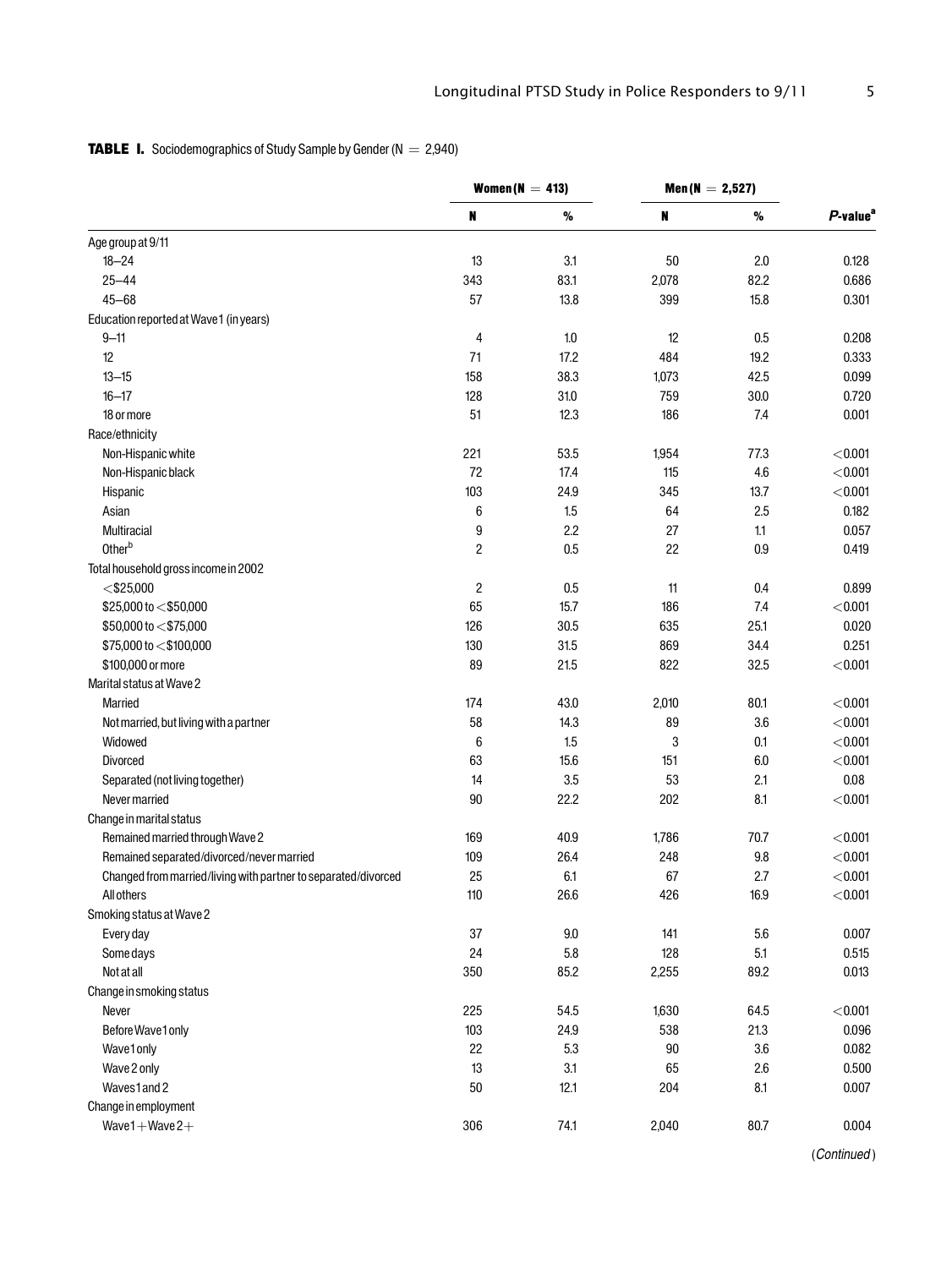#### TABLE I. (Continued)

|                                       | Women ( $N = 413$ ) |      | Men(N = 2,527) |      |                      |  |
|---------------------------------------|---------------------|------|----------------|------|----------------------|--|
|                                       | N                   | $\%$ | N              | $\%$ | P-value <sup>a</sup> |  |
| Wave $1 +$ Wave $2 -$                 | 70                  | 16.9 | 274            | 10.8 | < 0.001              |  |
| Wave1 $-W$ ave2 $+$                   | 17                  | 4.1  | 83             | 3.3  | 0.397                |  |
| Wave $1 -$ Wave $2 -$                 | 20                  | 4.8  | 129            | 5.1  | 0.823                |  |
| Currently disabled reported at Wave 2 | 17                  | 4.1  | 106            | 4.2  | 0.942                |  |
| Number of Children at Wave 2          |                     |      |                |      |                      |  |
| 0                                     | 213                 | 51.6 | 861            | 34.1 | < 0.001              |  |
| 1 or 2                                | 163                 | 39.5 | 1,236          | 48.9 | < 0.001              |  |
| 3 or more                             | 33                  | 8.0  | 408            | 16.1 | < 0.001              |  |
| Survey (Wave 2) mode                  |                     |      |                |      |                      |  |
| Phone                                 | 45                  | 10.9 | 254            | 10.1 | 0.599                |  |
| Mail or Web                           | 368                 | 89.1 | 2,273          | 89.9 |                      |  |

<sup>a</sup>Includes American Indian, Alaskan Native, and unknown.

<sup>b</sup>Pearson's chi-square test.

## Gender Differences in PTSD and Psychological Distress

The prevalence of meeting ''probable PTSD'' criteria was significantly higher for women than for men (Table II) at Wave 1 (11.9% vs. 7.2%,  $\chi^2 = 10.882$ ,  $P = 0.002$ ) but not at Wave 2 (19.1% vs. 16.1%,  $\chi^2 = 2.416$ ,  $P = 0.133$ ).

Significantly more women than men met criteria for intrusion at Wave 1 (34.6% vs. 25.3%,  $\chi^2 = 15.854$ ,  $P < 0.001$ ) and Wave 2 (45.8% vs. 38.2%,  $\chi^2 = 8.543$ ,  $P = 0.004$ ), and significantly more women met criteria for hypervigilance (31.5% vs. 21.1%,  $\chi^2 = 22.110$ ,  $P < 0.001$ ) and avoidance (15.0% vs. 10.6%,  $\chi^2 = 6.918$ ,  $P = 0.011$ ) at Wave 1 only.

On all three PCL subscales, women scored significantly higher than men at both time points, but men consistently showed a larger increase over time than women. Mixed model ANOVAs revealed interaction effects between gender and time point, indicating that men increased significantly more over time than women on PCL Total scores  $(F(df = 1, N = 2938) = 243.96, P < 0.001)$ , intrusion  $(F(df = 1, N = 2938) = 133.40, P < 0.001)$ , hypervigilance  $(F(df = 1, N = 2938) = 160.03, P < 0.001)$ , and avoidance  $(F(df = 1, N = 2938) = 238.25, P < 0.001)$ . Women obtained significantly higher mean PDI scores than men at Wave 1 (3.5 vs. 2.3,  $P < 0.001$ ) and Wave 2  $(4.8 \text{ vs. } 4.1, P = 0.002)$ , though the gender difference was greater at Wave 1.

|  |  |  | TABLE II. Probable PTSD (Using DSM-IV) and PCL and PDI Scores by Gender and Time of Study |  |
|--|--|--|-------------------------------------------------------------------------------------------|--|
|--|--|--|-------------------------------------------------------------------------------------------|--|

|                                 |                                                     |              | Women (N $=$ 413)                                   |              | Men (N $= 2,527$ )      |                                                     |              |                                            |              |                         |
|---------------------------------|-----------------------------------------------------|--------------|-----------------------------------------------------|--------------|-------------------------|-----------------------------------------------------|--------------|--------------------------------------------|--------------|-------------------------|
|                                 | Wave1                                               |              | Wave 2                                              |              |                         | Wave1                                               |              | Wave 2                                     |              |                         |
|                                 | <b>Number and</b><br>prevalence of<br>probable PTSD | Mean<br>(SD) | <b>Number and</b><br>prevalence of<br>probable PTSD | Mean<br>(SD) | $P$ -value <sup>a</sup> | <b>Number and</b><br>prevalence of<br>probable PTSD | Mean<br>(SD) | Number &<br>prevalence of<br>probable PTSD | Mean<br>(SD) | $P$ -value <sup>a</sup> |
| <b>PCL total score</b>          | 49 (11.9%)                                          | 28.6(11.7)   | 79 (19.1%)                                          | 32.1(14.6)   | < 0.001                 | 181 (7.2%)                                          | 25.1(9.5)    | 406 (16.1%)                                | 29.9(13.4)   | < 0.001                 |
| Intrusion                       | 143 (34.6%)                                         | 8.3(3.5)     | 189 (45.8%)                                         | 9.1(4.1)     | < 0.001                 | 639 (25.3%)                                         | 7.2(2.7)     | 965 (38.2%)                                | 8.4(3.9)     | < 0.001                 |
| Avoidance                       | 62 (15%)                                            | 10.9(4.9)    | 104 (25.2%)                                         | 12.7(6.5)    | < 0.001                 | 268 (10.6%)                                         | 9.6(4.1)     | 538 (21.3%)                                | 11.7(5.7)    | < 0.001                 |
| Hypervigilance                  | 130 (31.5%)                                         | 9.4(4.5)     | 164 (39.7%)                                         | 10.5(5.3)    | < 0.001                 | 532 (21.1%)                                         | 8.2(3.7)     | 886 (35.1%)                                | 9.8(4.9)     | < 0.001                 |
| Psychological<br>Distress Index |                                                     | 3.5(4.0)     |                                                     | 4.8(5.0)     | < 0.001                 |                                                     | 2.3(3.3)     |                                            | 4.1(4.6)     | < 0.001                 |

<sup>a</sup>Wilcoxon signed-rank test, within gender.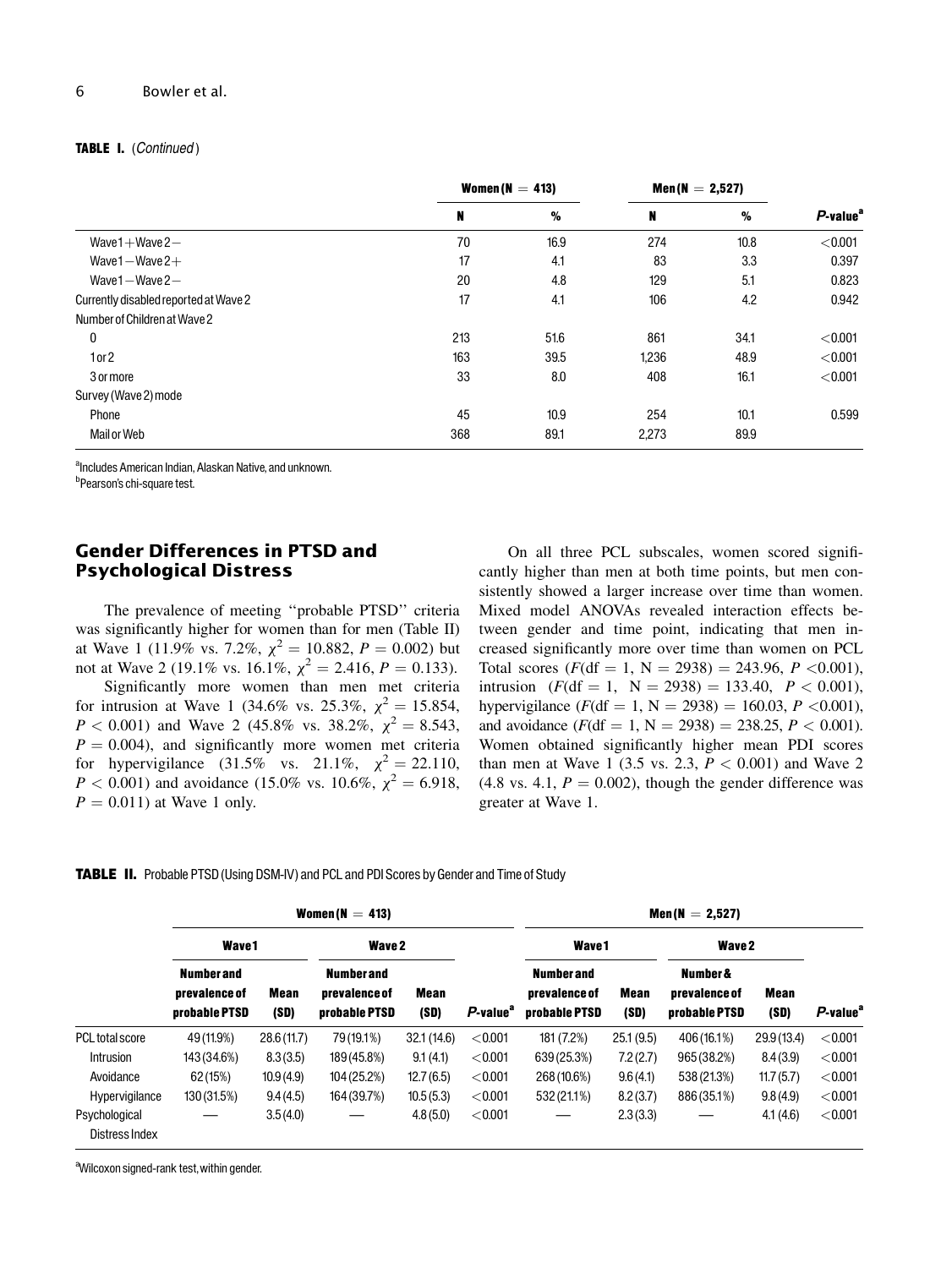

FIGURE 1. Trajectories of PCL among police responders, Waves 1 to 2 studies by probable PTSD category.

#### Mental Health Diagnoses

Mental health diagnoses of PTSD, anxiety disorders, or depression by a mental health professional are presented by gender in Table III. Each of these mental health diagnosis variables were significantly associated with PCL scores ( $P < 0.001$ ) for both men and women. Additionally, seeing a mental health professional and taking psychiatric medication were related to higher PCL scores. Consistent with gender differences on the PCL, significantly more women than men ( $P < 0.001$ ) reported diagnoses of anxiety, depression, or PTSD, were currently taking psychiatric medications, or were seeing a mental health professional. For both women and men who had PTSD, depression, or anxiety diagnoses, PCL scores were higher for those with a more recent diagnosis (diagnosed between 9/11 and Wave 1 or between Waves 1 and 2) than those who were diagnosed before 9/11. The percentages of police registrants diagnosed with specific mental health conditions were: 9.9% PTSD, 10.5% depression and 6.9% anxiety (Fig. 2). The overlap between medical or mental health provider-diagnosed PTSD, depression, and anxiety is shown in Figure 2. The largest areas of overlap were between depression and PTSD (3.3%), and depression, anxiety and PTSD (3.2%).

## Risk Factors

Table IV shows the multivariate analysis results of the basic model (which included age, gender, and time point) and the final model (which included age, gender, Hispanic ethnicity, household income, response mode, days of work at WTC, number of traumatic events witnessed on 9/11, smoking status, losing job after 9/11, being currently disabled, change in marital status, social integration, and time point, but not race) with the PCL scores. The intercept variance decreased greatly from 37.3 in the basic model to 17.9 in the final model, which indicates that about 52% of the explainable variation in their mean PCL scores is accounted for by additional variables added in the final model. The final model highlights several variables that were significantly related to PCL scores. These include female gender, older age on 9/11, responding to the study by phone, witnessing more traumatic events on 9/11, being a current smoker, having lost one's job after 9/11, and having lower levels of social integration. ''Days of work at the WTC'' was not significant in the final model. Additionally, significant interaction effects were found between time and gender, method of response to the study, employment status, and disability status, indicating that each predictor is associated with differences in the change in PCL scores over time. Factors that were related to a greater increase in PCL scores over time were male gender, responding to the study by mail or web, having lost their job after 9/11, and being disabled. Both the basic and final models are displayed in Figure 3A,B. After adjusting for covariates, the increase in PCL score among men is greater than among women police officers over time.

Frequency of alcohol use per month by gender at the Wave 2 assessment showed a significant difference  $(\chi^2 = 20.722, P < 0.001)$ , indicating that men drank alcohol more often  $(\leq 4$  drinks: 52.3%;  $>4$ ,  $\leq 30$  drinks: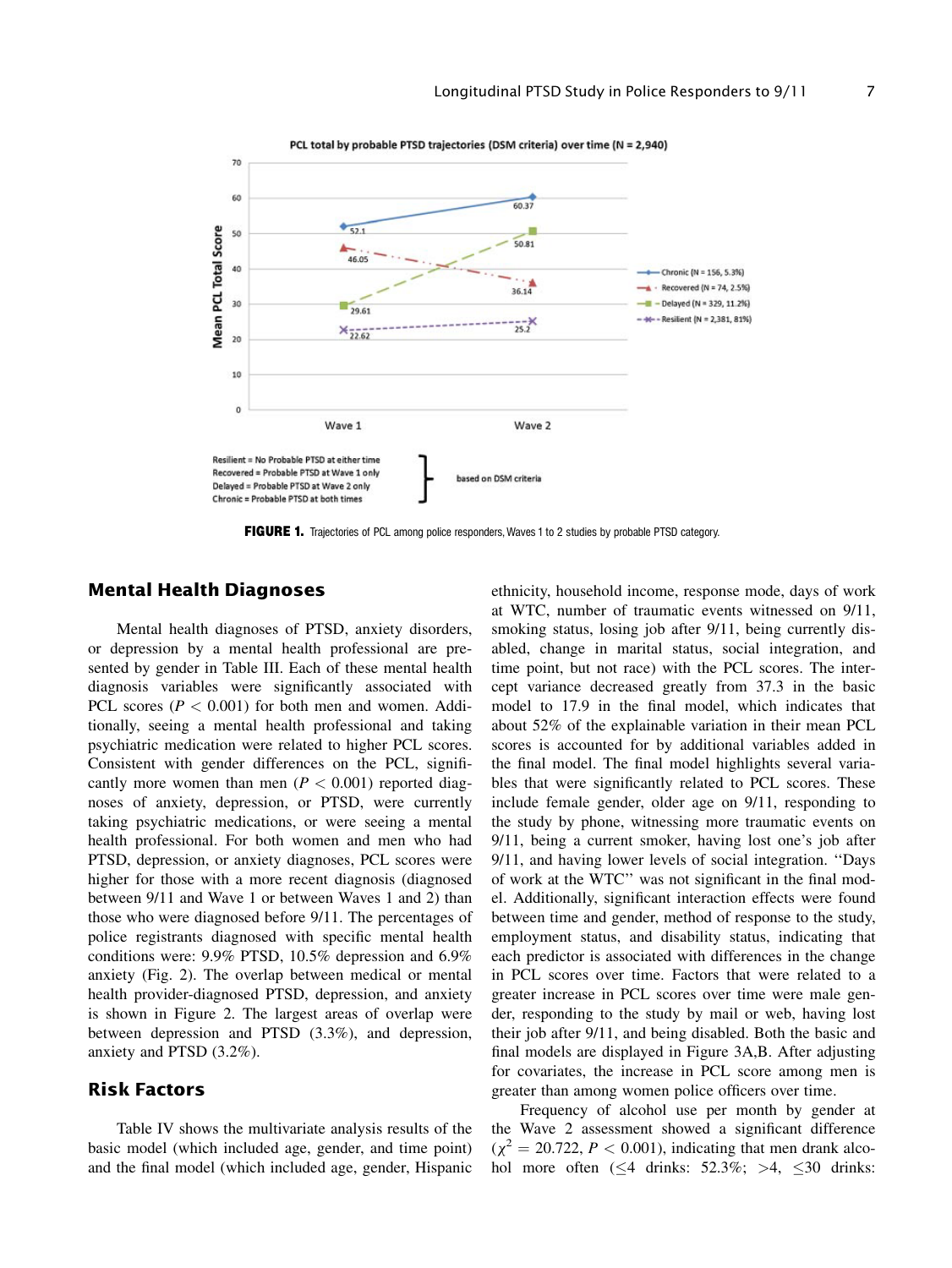|                                                    | <b>Total</b> |      |                 |               |       | $Men(N = 2,527)$ |                 |               |                | Women ( $N = 413$ ) |                 |               |  |
|----------------------------------------------------|--------------|------|-----------------|---------------|-------|------------------|-----------------|---------------|----------------|---------------------|-----------------|---------------|--|
|                                                    |              |      | <b>Mean PCL</b> |               |       |                  | <b>Mean PCL</b> |               |                |                     | <b>Mean PCL</b> |               |  |
|                                                    | N            | %    | Wave 2          | 95% CI        | N     | %                | Wave 2          | 95% CI        | N              | %                   | Wave 2          | 95% CI        |  |
| Depression diagnosis                               |              |      |                 |               |       |                  |                 |               |                |                     |                 |               |  |
| Never                                              | 2.529        | 88.2 | 27.7            | $27.3 - 28.1$ | 2.197 | 89.0             | 27.6            | $27.1 - 28.1$ | 332            | 83.2                | 28.4            | $27.2 - 29.7$ |  |
| Before 9/11                                        | 39           | 1.4  | 39.3            | $34.2 - 44.4$ | 33    | 1.3              | 36.7            | $31.9 - 41.6$ | 6              | 1.5                 | 53.3            | 32.41-74.3    |  |
| Between 9/11 and Wave1                             | 257          | 9.0  | 49.0            | 47.0 - 50.9   | 205   | 8.3              | 49.4            | $47.3 - 51.5$ | 52             | 13.0                | 47.3            | $42.5 - 52.0$ |  |
| Between Waves 1 and 2                              | 44           | 1.5  | 47.8            | $43.3 - 52.3$ | 35    | 1.4              | 46.6            | $41.2 - 52.0$ | 9              | 2.3                 | 52.3            | 45.3-59.4     |  |
| Anxiety disorder diagnosis                         |              |      |                 |               |       |                  |                 |               |                |                     |                 |               |  |
| Never                                              | 2,653        | 92.4 | 28.6            | $28.2 - 29.1$ | 2,297 | 92.9             | 28.5            | $28.0 - 29.0$ | 356            | 89.7                | 29.4            | 28.2-30.7     |  |
| Before 9/11                                        | 20           | 0.7  | 39.4            | $31.3 - 47.5$ | 18    | 0.7              | 38.7            | $30.7 - 46.8$ | 2              | 0.5                 | 45.5            | $-253 - 344$  |  |
| Between 9/11 and Wave1                             | 171          | 6.0  | 46.9            | 44.2-49.5     | 141   | 5.7              | 46.1            | $43.2 - 49.0$ | 30             | 7.6                 | 50.3            | 43.3-57.2     |  |
| Between Waves 1 and 2                              | 25           | 0.87 | 44.6            | $37.3 - 51.9$ | 16    | 0.7              | 45.0            | $34.9 - 55.1$ | 9              | 2.3                 | 43.9            | $31.4 - 56.4$ |  |
| PTSD diagnosis                                     |              |      |                 |               |       |                  |                 |               |                |                     |                 |               |  |
| Never                                              | 2.565        | 89.4 | 27.9            | $27.5 - 28.4$ | 2,222 | 89.9             | 27.8            | $27.3 - 28.2$ | 343            | 86.0                | 28.8            | $27.6 - 30.1$ |  |
| Before 9/11                                        | 18           | 0.6  | 43.7            | $35.6 - 51.7$ | 14    | 0.6              | 45.3            | $36.6 - 54.0$ | 4              | 1.0                 | 38.0            | $4.5 - 71.5$  |  |
| Between 9/11 and Wave1                             | 250          | 8.7  | 47.6            | 45.6-49.7     | 205   | 8.3              | 47.8            | $45.6 - 50.0$ | 45             | 11.3                | 47.0            | $41.6 - 52.2$ |  |
| Between Waves 1 and 2                              | 37           | 1.3  | 49.4            | 44.7-54.0     | 30    | 1.2              | 48.5            | $43.0 - 54.1$ | $\overline{7}$ | 1.8                 | 52.9            | 43.8-61.9     |  |
| Saw a mental health professional in last 12 months |              |      |                 |               |       |                  |                 |               |                |                     |                 |               |  |
| Yes                                                | 420          | 14.3 | 43.1            | $41.4 - 44.7$ | 335   | 13.3             | 42.8            | $41.0 - 44.6$ | 85             | 20.7                | 44.2            | $40.5 - 47.8$ |  |
| No                                                 | 2.511        | 85.7 | 28.0            | $27.6 - 28.5$ | 2,185 | 86.7             | 27.9            | $27.4 - 28.4$ | 326            | 79.3                | 29.1            | $27.8 - 30.4$ |  |
| Taken mental health medication in last 12 months   |              |      |                 |               |       |                  |                 |               |                |                     |                 |               |  |
| Yes                                                | 247          | 8.4  | 46.4            | $44.1 - 48.6$ | 190   | 7.6              | 46.0            | $43.5 - 48.5$ | 57             | 13.8                | 47.6            | 42.9-52.4     |  |
| <b>No</b>                                          | 2.682        | 91.6 | 28.7            | $28.3 - 29.2$ | 2.327 | 92.5             | 28.6            | $28.1 - 29.1$ | 355            | 86.2                | 29.7            | $28.4 - 31.0$ |  |
| Unmet need-mental health last 12 months            |              |      |                 |               |       |                  |                 |               |                |                     |                 |               |  |
| Yes                                                | 121          | 21.6 | 52.7            | $50.0 - 55.3$ | 98    | 21.2             | 53.7            | $50.8 - 56.7$ | 23             | 23.7                | 48.0            | $42.0 - 54.0$ |  |
| No                                                 | 439          | 78.4 | 32.5            | $31.2 - 33.7$ | 365   | 78.8             | 32.1            | $30.8 - 33.4$ | 74             | 76.3                | 34.2            | $30.5 - 38.0$ |  |



FIGURE 2. Total physician-diagnosed mental health conditions at Wave 2. cause or consequence of PTSD.

36.4%; >30 drinks: 11.3%) than women  $(54$  drinks: 64.8%; >4,  $\leq 30$  drinks:  $30.3\%$ ; >30 drinks: 4.9%). For men, greater alcohol use was related to higher total PCL scores at Wave 2 (Spearman's  $\rho = 0.092$ ,  $P < 0.001$ ), intrusion scores ( $\rho = 0.066$ ,  $P = 0.005$ ), avoidance scores  $(\rho = 0.092, P < 0.001)$ , and hypervigilance scores  $(\rho = 0.082, P < 0.001)$ . For women, greater alcohol use was related to higher total PCL scores ( $\rho = 0.120$ ,  $P = 0.030$ ) and hypervigilance scores ( $\rho = 0.139$ ,  $P =$ 0.015), but not to intrusion or avoidance scores, although the magnitude of the correlation coefficients were larger for each correlation in women than in men, suggesting that alcohol shows a stronger relationship with PCL scores in women than in men. However, alcohol use was not included in the multivariate analysis, because (1) information on alcohol use was unavailable for Wave 1, which did not allow the determination whether alcohol use was related to increased PCL scores, and (2) because PTSD and alcohol problems often occur together, which does not permit the differentiation of whether alcohol use is the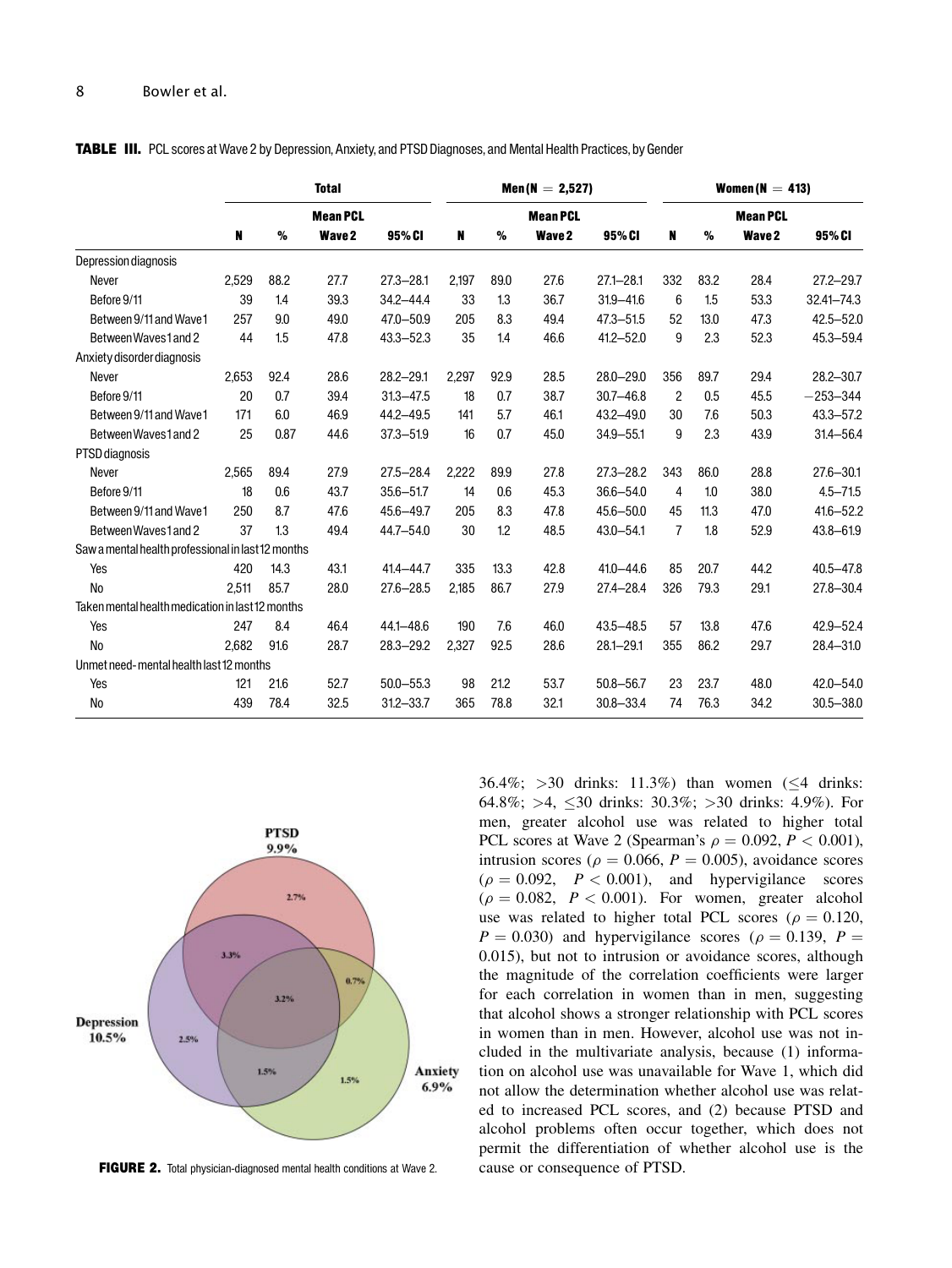| TABLE IV. Multivariate Analysis of Change in PCL Score in Relation to Potential Risk Factors ( $N = 2,940$ ) |  |
|--------------------------------------------------------------------------------------------------------------|--|
|--------------------------------------------------------------------------------------------------------------|--|

|                                       |       |                              |                        | <b>Mean</b>      | <b>Mean</b>         |                      | <b>Basic model</b>           |         |                      | Final model <sup>a</sup> |         |
|---------------------------------------|-------|------------------------------|------------------------|------------------|---------------------|----------------------|------------------------------|---------|----------------------|--------------------------|---------|
|                                       |       |                              | % PTSD                 | % PTSD<br>(DSM   | <b>PCL</b><br>score | <b>PCL</b><br>score  |                              |         |                      |                          |         |
|                                       | N     | (PCL $\geq$ 44)<br>at Wave 2 | criteria)<br>at Wave 2 | at Wave<br>1(SD) | at Wave<br>2(SD)    | <b>Adjusted</b><br>β | <b>Adjusted</b><br><b>SE</b> | P-value | <b>Adjusted</b><br>β | <b>Adjusted</b><br>SE    | P-value |
|                                       |       |                              |                        |                  |                     |                      |                              |         |                      |                          |         |
| Age at 9/11 (year) <sup>b</sup>       |       |                              |                        |                  |                     |                      |                              |         |                      |                          |         |
| $18 - 24$                             | 63    | 14.3                         | 15.9                   | 24.2(8.9)        | 29.9(14.3)          | 0.12                 | 0.03                         | < 0.001 | 0.07                 | 0.03                     | 0.035   |
| $25 - 44$                             | 2,421 | 15.0                         | 16.1                   | 25.4(9.6)        | 30.0(13.2)          |                      |                              |         |                      |                          |         |
| $45 - 68$                             | 456   | 19.5                         | 18.9                   | 26.8(11.4)       | 31.6(15.2)          |                      |                              |         |                      |                          |         |
| Gender                                |       |                              |                        |                  |                     |                      |                              |         |                      |                          |         |
| Women                                 | 413   | 19.6                         | 19.1                   | 28.6(11.7)       | 32.2(14.6)          | 4.78                 | 0.78                         | < 0.001 | 5.37                 | 1.08                     | < 0.001 |
| Men                                   | 2,527 | 15.1                         | 16.1                   | 25.1(9.5)        | 29.9 (13.4)         |                      |                              |         | Referent             |                          |         |
| Ethnicity                             |       |                              |                        |                  |                     |                      |                              |         |                      |                          |         |
| Hispanic                              | 448   | 17.4                         | 18.3                   | 26.9(10.5)       | 30.7(13.6)          |                      |                              |         | 1.1                  | 0.65                     | 0.092   |
| Non-Hispanic                          | 2,492 | 15.4                         | 16.2                   | 25.3(9.8)        | 30.1 (13.6)         |                      |                              |         | Referent             |                          |         |
| Total household income in 2002        |       |                              |                        |                  |                     |                      |                              |         |                      |                          |         |
| $<$ 25,000                            | 13    | 38.5                         | 30.8                   | 36.7(21.8)       | 39.9 (20.5)         |                      |                              |         | $-0.31$              | 0.25                     | 0.211   |
| $$25,000$ to $<$ \$50,000             | 251   | 14.3                         | 14.3                   | 26.8(11.3)       | 29.3(13.4)          |                      |                              |         |                      |                          |         |
| \$50,000 to <\$75,000                 | 761   | 16.6                         | 18.0                   | 25.5(9.8)        | 30.6(13.8)          |                      |                              |         |                      |                          |         |
| \$75,000 to <\$100,000                | 999   | 14.9                         | 16.1                   | 25.7(9.5)        | 30.1(13.3)          |                      |                              |         |                      |                          |         |
| \$100,000 or more                     | 911   | 15.8                         | 16.0                   | 24.9(9.6)        | 30.1(13.5)          |                      |                              |         |                      |                          |         |
| Response mode                         |       |                              |                        |                  |                     |                      |                              |         |                      |                          |         |
| Phone                                 | 299   | 12.7                         | 12.7                   | 26.0(10.3)       | 27.6(13.0)          |                      |                              |         | 8.33                 | 2.66                     | 0.002   |
| Mail or Web                           | 2,641 | 16.1                         | 16.9                   | 25.5(9.9)        | 30.5(13.6)          |                      |                              |         | Referent             |                          |         |
| Days of work at the WTC site          |       |                              |                        |                  |                     |                      |                              |         |                      |                          |         |
| $1 - 7$ days                          | 611   | 14.4                         | 15.1                   | 25.7(10.4)       | 29.9 (13.6)         |                      |                              |         | 0.22                 | 0.22                     | 0.319   |
| $8 - 30$ days                         | 914   | 16.0                         | 16.7                   | 25.4(10.3)       | 30.1(13.6)          |                      |                              |         |                      |                          |         |
| $31 - 90$ days                        | 737   | 15.5                         | 17.0                   | 24.8(8.9)        | 29.8 (13.7)         |                      |                              |         |                      |                          |         |
| $>90$ days                            | 522   | 17.4                         | 17.1                   | 26.8(10.1)       | 31.5(13.5)          |                      |                              |         |                      |                          |         |
| Number of traumatic events            |       |                              |                        |                  |                     |                      |                              |         |                      |                          |         |
| witnessed on 9/11                     |       |                              |                        |                  |                     |                      |                              |         |                      |                          |         |
| None                                  | 1,098 | 10.4                         | 11.4                   | 23.7(8.8)        | 27.7(12.1)          |                      |                              |         | 2.17                 | 0.27                     | < 0.001 |
| $1 - 2$                               | 910   | 13.5                         | 15.0                   | 24.8(8.4)        | 29.6 (12.6)         |                      |                              |         |                      |                          |         |
| $\geq$ 3                              | 932   | 24.1                         | 24.0                   | 28.5(11.6)       | 33.8(15.3)          |                      |                              |         |                      |                          |         |
| Smoking status                        |       |                              |                        |                  |                     |                      |                              |         |                      |                          |         |
| Never (reported from<br>Waves1 and 2) | 1,855 | 13.6                         | 14.4                   | 25.1(9.5)        | 29.3 (12.9)         |                      |                              |         | Referent             |                          |         |
| Former (reported in Wave1)            | 641   | 16.7                         | 18.4                   | 25.4(10.1)       | 30.7(13.7)          |                      |                              |         | $-0.60$              | 0.56                     | 0.283   |
| Current smoker (current               | 444   | 23.0                         | 22.5                   | 27.6 (10.9)      | 33.3(15.7)          |                      |                              |         | 1.91                 | 0.63                     | 0.002   |
| smoking in                            |       |                              |                        |                  |                     |                      |                              |         |                      |                          |         |
| W1 and/or Wave 2)                     |       |                              |                        |                  |                     |                      |                              |         |                      |                          |         |
| Lostjob after 9/11                    |       |                              |                        |                  |                     |                      |                              |         |                      |                          |         |
| Yes                                   | 153   | 52.9                         | 52.9                   | 36.7(15.6)       | 46.9 (19.9)         |                      |                              |         | 4.45                 | 1.74                     | 0.011   |
| N <sub>o</sub>                        | 2,772 | 13.6                         | 14.5                   | 24.9(9.1)        | 29.3(12.5)          |                      |                              |         | Referent             |                          |         |
| Currently disabled                    |       |                              |                        |                  |                     |                      |                              |         |                      |                          |         |
| Yes                                   | 123   | 55.3                         | 54.5                   | 36.1(15.7)       | 47.2 (18.0)         |                      |                              |         | 3.11                 | 1.76                     | 0.078   |
| ${\sf No}$                            | 2,806 | 14.0                         | 14.9                   | 25.1(9.3)        | 29.5(12.9)          |                      |                              |         | Referent             |                          |         |
| Change in marital status              |       |                              |                        |                  |                     |                      |                              |         |                      |                          |         |
| Remained married                      |       |                              |                        |                  |                     |                      |                              |         |                      |                          |         |
| through Wave 2                        | 1,955 | 15.2                         | 16.5                   | 25.2(9.7)        | 29.9(13.6)          |                      |                              |         | Referent             |                          |         |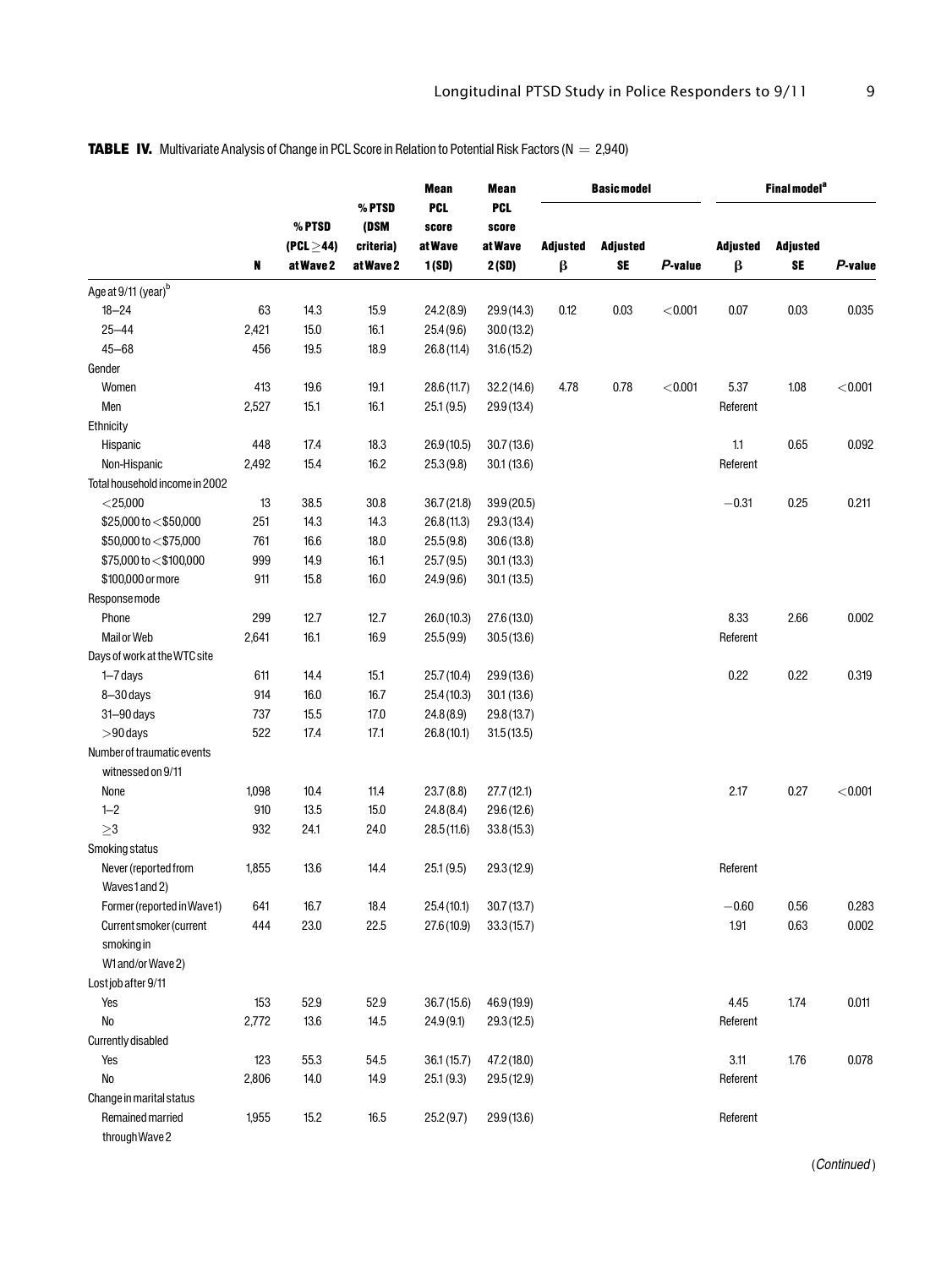## TABLE IV. (Continued)

|                                                                       | N   |                                     |                                          | <b>Mean</b>                              | <b>Mean</b>                             |                      | <b>Basic model</b>    |         |                      | <b>Final model<sup>a</sup></b> |         |
|-----------------------------------------------------------------------|-----|-------------------------------------|------------------------------------------|------------------------------------------|-----------------------------------------|----------------------|-----------------------|---------|----------------------|--------------------------------|---------|
|                                                                       |     | % PTSD<br>(PCL $>$ 44)<br>at Wave 2 | % PTSD<br>(DSM<br>criteria)<br>at Wave 2 | <b>PCL</b><br>score<br>at Wave<br>1 (SD) | <b>PCL</b><br>score<br>at Wave<br>2(SD) | <b>Adjusted</b><br>β | <b>Adjusted</b><br>SE | P value | <b>Adjusted</b><br>β | <b>Adjusted</b><br>SE          | P-value |
| Remained separated/                                                   | 357 | 14.6                                | 15.7                                     | 26.3(10.2)                               | 30.4(12.8)                              |                      |                       |         | 0.95                 | 0.75                           | 0.209   |
| divorced/never married                                                |     |                                     |                                          |                                          |                                         |                      |                       |         |                      |                                |         |
| Changed from married/living<br>with partner to separated/<br>divorced | 92  | 21.7                                | 18.5                                     | 27.6(12.1)                               | 32.6(14.6)                              |                      |                       |         | 2.51                 | 1.25                           | 0.044   |
| <b>All others</b>                                                     | 536 | 17.4                                | 16.6                                     | 25.9(9.9)                                | 30.8(13.9)                              |                      |                       |         | 0.09                 | 0.67                           | 0.894   |
| Social integration <sup>c</sup>                                       |     |                                     |                                          |                                          |                                         |                      |                       |         |                      |                                |         |
| Friendship contacts                                                   |     |                                     |                                          |                                          |                                         |                      |                       |         | $-2.28$              | 0.23                           | < 0.001 |
| Group involvement                                                     |     |                                     |                                          |                                          |                                         |                      |                       |         | $-0.47$              | 0.24                           | 0.051   |
| Time point                                                            |     |                                     |                                          |                                          |                                         | 1.72                 | 0.08                  | < 0.001 | 1.95                 | 0.11                           | < 0.001 |
| Time point by gender<br>(interaction term)                            |     |                                     |                                          |                                          |                                         | $-0.49$              | 0.20                  | 0.015   | $-0.91$              | 0.27                           | 0.009   |
| Time point by response mode<br>(interaction term)                     |     |                                     |                                          |                                          |                                         |                      |                       |         | $-1.33$              | 0.63                           | 0.036   |
| Time point by lost job<br>(interaction term)                          |     |                                     |                                          |                                          |                                         |                      |                       |         | 1.76                 | 0.45                           | < 0.001 |
| Time point by disabled                                                |     |                                     |                                          |                                          |                                         |                      |                       |         | 1.44                 | 0.46                           | 0.002   |
| (interaction term)<br>Intercept                                       |     |                                     |                                          |                                          |                                         | 16.13                | 1.00                  | < 0.001 | 13.64                | 1.69                           | < 0.001 |

<sup>a</sup>Included all variables listed in this table, adjusting for time point. Dependent variable is mean PCL score.

<sup>b</sup>Used as continuous in the model.

<sup>c</sup>Using Principal Component Analysis, 9 questions related to social integration were regrouped into two factors.

## **DISCUSSION**

The present findings contribute to the body of research on the 9/11 aftermath and on mental health and coping with disasters in general. In their comprehensive reviews, Bonanno et al. [2010] and Norris et al. [2002] weigh the costs of disasters in terms of consequences, risks, and resilience. They state that (a) disasters cause



FIGURE 3. Multivariate analysis of change in PCL score in relation to potential risk factors: (A) basic model including age, gender, and time point and (B) final model including age, gender, ethnicity, household income, response mode, days of work at the World Trade Center, number of traumatic events witnessed on 9/11, smoking status, losing job on 9/11, being currently disabled, change in marital status, social integration, and time point.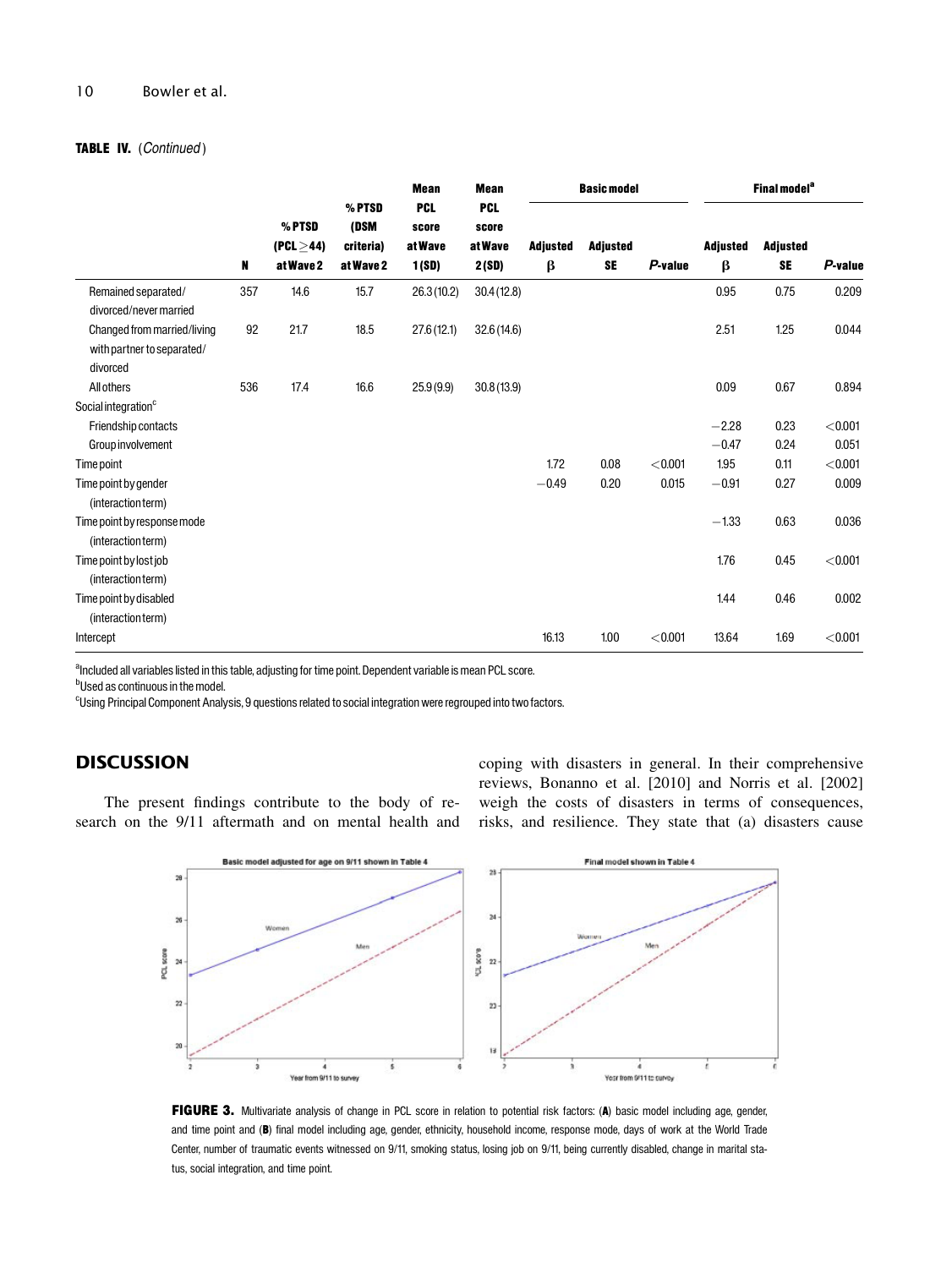serious psychological harm in a minority of exposed survivors, (b) disasters produce multiple patterns of outcome, including psychological resilience, and (c) disaster outcome depends on a combination or risk and resilience factors. People exposed to major life events may evidence depression, anxiety, illness symptoms, PTSD, or behavioral consequences such as substance use. Severe levels of such problems rarely occur in more than one third of exposed victims. Moreover, multiple longitudinal patterns of outcome have been observed. Authors have observed stability and change of symptoms over time that can be categorized into four groups labeled chronicity, delayed, recovery, and resilience. For example, in a study by Bonanno et al. [2005] on patterns of outcome among high-exposure survivors of the 9/11 terrorist attack in New York, they found chronic levels of severe symptoms (PTSD and/or depression) in 29% of this highly exposed sample (chronicity). In a further subsample of 13%, similar levels were attained later on (delayed), whereas in 23%, the initial symptoms were transient and had disappeared after 2 years (recovery). Finally, in 35%, no major symptomatology was observed over the entire 2-year observation period (resilience). Many experienced only transient stress, or they maintained a stable trajectory of normal functioning, which means that those who are resilient plus those who recover within a 2-year period after the event constitute the majority of the sample of exposed survivors [Bonanno et al., 2006].

Police responders, particularly men, have experienced increasing rates of probable PTSD over time. Type of disaster has been shown to have a major impact on sequelae [Norris et al., 2002; U.S. Department of Veterans Affairs, 2010], with severe levels of impairment most likely to occur in populations that experienced mass violence. Consistent with this observation, first responders to 9/11, have shown an extraordinary high level of PTSD shortly after the terrorist attack occurred [CDC, 2002a]. During the follow-up of the police responding to the 9/11 attack, the overall proportion of registrants with probable PTSD doubled in the current study from 7.8% at Wave 1 to 16.5% at Wave 2, using the DSM-IV criteria on the PCL. This observed increase in PTSD symptoms over time postdisaster is highly unusual. In the Norris review [2002] only one of the 34 longitudinal studies reviewed showed an increase in symptoms over time.

This increased prevalence of probable PTSD was, however, found in both men  $(7.2-16.1\%)$  and women (11.9–19.1%). However, in the Wave 2 study of WTCHR police registrants, women no longer had a statistically significantly greater prevalence of probable PTSD than men. The prevalence of those who met DSM-IV criteria on all three PCL subscales increased: intrusion increased for men from 25.3% to 38.2% and for women from 34.6% to 45.8%; avoidance increased for men from 10.6% to 21.3% and for women from 15% to 25.2%; hypervigilance increased for men from 21.1% to 35.1% and for women from 31.5% to 39.7%. As shown in Figure 1, the majority (81%) of the sample at Wave 2 did not meet criteria for probable PTSD at either point in time, and were considered resilient, 11.2% of the sample had delayed onset of probable PTSD (Wave 2 only), 5.3% had chronic probable PTSD (both time points), and 2.5% were recovered and no longer met criteria for probable PTSD. It can be noted the "Recovered" group's mean PCL score was only 8 points below the cut-off of 44, which is notable because the ''Recovered'' group is a mixed group of persons who are subclinical at Wave 2 and persons with a very low PCL score, who screen normal.

The prevalence among police of the ''resilient'' group is larger than the prevalence of ''resilience'' in residents of NYC who experienced 9/11, as reported by Bonanno et al. [2010]. In characterizing those who are ''resilient,'' Bonanno et al. [2010], reported that only 65% of the NYC residents met criteria for ''resilient'' although among the police in the current study a much higher proportion, 81.0% meet the criteria for ''resilient.'' This supports the hypothesis that police, who ''are carefully screened and selected for both good psychological and physical health'' may be expected to have lower prevalence of PTSD over time.

When examining the police registrants who did not participate in the Wave 2 study it is shown that they were younger, had lower income and less education, fewer were married, and more were African-Americans than the police registrants who responded to the Wave 2 study.

## Gender Differences in PCL Scores and DSM-IV Probable PTSD

Women had higher total PCL scores than men at both time points, but men showed a proportionally larger increase of probable PTSD from Waves 1 to 2 than did women. The difference between men and women on PTSD was no longer significant at Wave 2. This suggests that planning for prevention of and relevant treatment for those police who have late onset of PTSD should focus on both men and women equally. As more women than men met DSM-IV criteria of intrusion at Waves 1 and 2 this should be addressed with specific treatment modalities.

#### Risk Factors

Unlike many previous studies of PTSD among rescue/ recovery workers, this study used the PCL scores that were surveyed at two time points as continuous variables and examined whether the increased PCL scores over time were associated with 9/11-related exposure. This study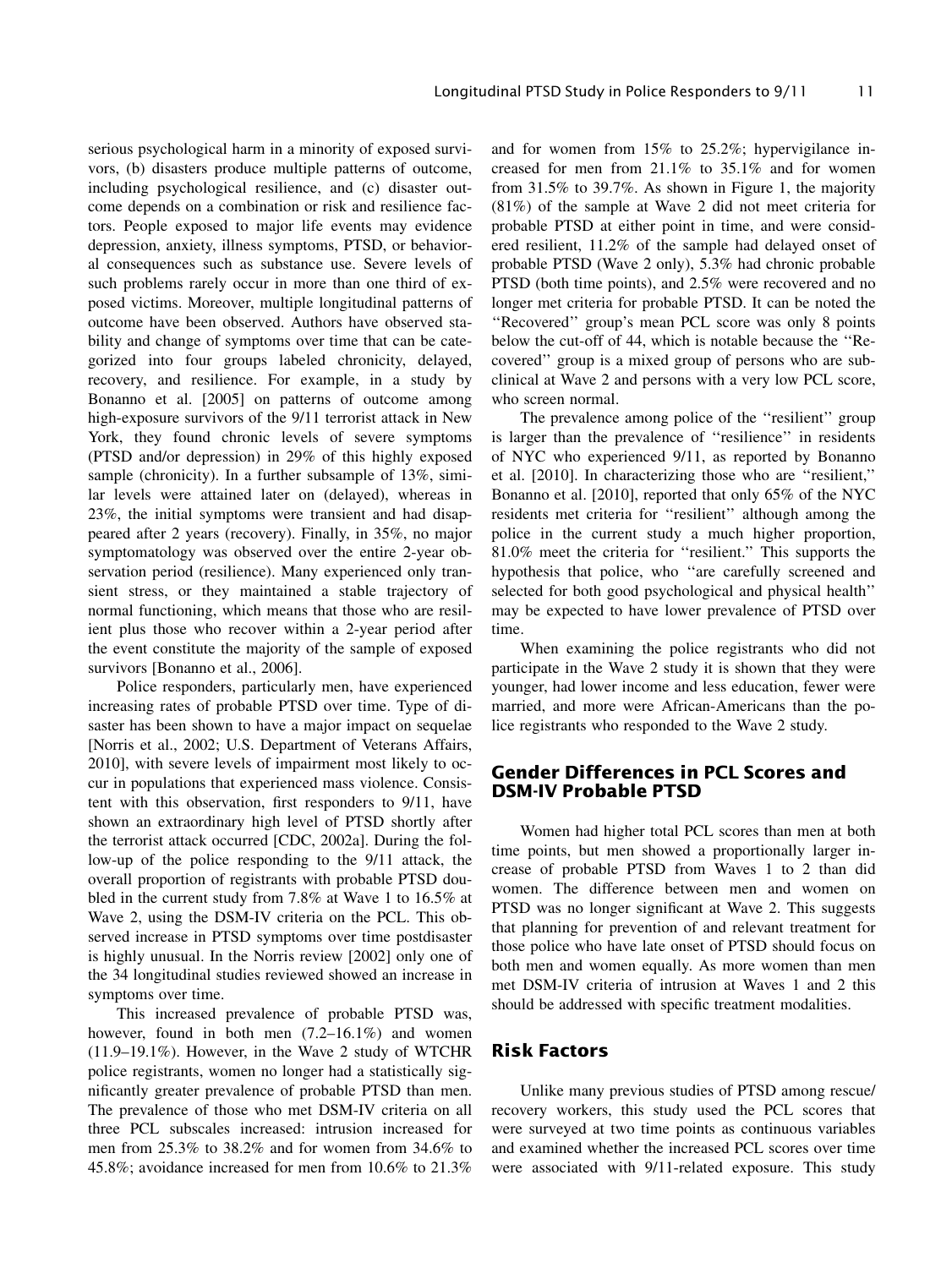revealed that higher PCL scores (not just for those with probable PTSD) were not only associated with witnessing more traumatic events on 9/11, but also with less social integration, having lost their job after 9/11 and being disabled. More importantly, this study revealed that those who had PCL scores less than 44 also showed an upward trend over time, suggesting the prevention and intervention of PTSD should be applicable to all police affected by the 9/11 attacks, not limited only to those with PTSD symptoms.

Longitudinal examinations of risk factors for PTSD following the 9/11 events have been reported in several general population studies, but none focused specifically on police responders. In a group of New York residents assessed within 1–2 years after the WTC attack, Adams and Boscarino [2006] found that being middle-aged, being Latino, having experienced negative life events and traumas since 9/11, and having had lower self-esteem were significant risk factors for continuation of PTSD at followup. Similar to studies of the WTC rescue and recovery workers, exposure to WTC events was a risk factor for meeting PTSD criteria in the general population, but only at the baseline interviews [Adams and Boscarino, 2006]. Additionally, among another general population sample of 2,752 New York residents exposed to the 9/11 events, risk factors for PTSD over time included ongoing stressors and traumas, lack of strong social support, being a woman, and of Hispanic ethnicity.

Among ironworkers performing rescue and recovery work after 9/11, significant baseline risk factors for developing PTSD in rescue and recovery workers include alcohol misuse, injury to or death of a family member, friend or co-worker, or one or more adverse life events after 9/11 [Weissman et al., 2005; Katz et al., 2009]. Weissman et al. [2005] discuss gender differences in PTSD for women, but in their study of primary care patients, these differences were accounted for by differences in marital status and education. Galea et al. [2004] report increased PTSD in Hispanics being one of the most important risk factors from a survey of the NYC metropolitan residents.

Shortly after 9/11/01, Vlahov et al. [2002], in a random digit telephone dialing survey, reported a 24.6% increase in alcohol use in area residents. In another study of residents of New York City at the time of 9/11, Adams et al. [2006] found increased alcohol use to be related to PTSD 2 years after 9/11. Katz et al. [2009] found high rates of alcohol use among alcohol-consuming 9/11 male ironworkers and excessive alcohol consumption following the 9/11 events, which was associated with elevated PCL scores. In the present study, men drank alcohol more often than women, but alcohol use was more strongly related to higher PCL scores in women than men. This suggests that although men drink more, typically, alcohol use among women may be more indicative of a stress reaction or coping technique. As stated above, alcohol consumption could not be included in our longitudinal model because amounts of alcohol consumed were not available for Wave 1.

Risk factors for PTSD in police officers in follow-up studies include trauma severity, lack of hobbies, acute hyperarousal, subsequent traumatic events, job dissatisfaction, brooding over work, and lack of social support outside of work at 12 months posttrauma [Carlier et al., 1997]. The relationship between helplessness or horror responses, fear, and dissociation has been reported to be partially mediated by panic symptoms in police officers [Fikretoglu et al., 2007]. This supports the theory that acute fear responses, similar to numbing, may increase levels of PTSD [Benedek et al., 2007]. Preexisting dysfunctional factors, such as personality style and trait dissociation [Hodgins et al., 2001] have also been shown to be risk factors, as well as length of work assignment, uncertainty about help given to victims [Brauchle, 2006]. Inslicht et al. [2010] report that family history of depression and anxiety predict increased PTSD symptoms. In the present study a small but positive significant correlation was obtained between the start date of work at the WTC with Wave 2 PCL scores for men, but for women this relationship had twice the magnitude. Prior research has also recognized longer duration of work around the WTC, earlier start date, performing tasks different from those in one's general occupation, severity of initial anger, and not having had pre-disaster training as additional risk factors in the development of PTSD symptoms [Perrin et al., 2007; Farfel et al., 2008; Jayasinghe et al., 2008; Brackbill et al., 2009b].

The number of ''days at work at the WTC'' was not a significant predictor of PTSD symptoms at the time of the W2 survey. This is consistent with a study of PTSD among rape victims where duration of exposure had a small but significant clinical effect in the immediate time frame after trauma, but longer term adjustment was not influenced by this objective index of stressor magnitude [Kaysen et al., 2010]. In contrast, a study of Vietnam veterans found a significant relationship between the duration of combat exposure and prevalence and duration of PTSD symptoms [Buydens-Branchey et al., 1990].

#### Mental Health Diagnoses

Having a diagnosis of PTSD, anxiety disorder, or depression from a medical or mental health provider was related to higher Wave 2 PCL scores for both men and women. PCL scores were higher for those with a more recent diagnosis (between 9/11 and Wave 1 or between Waves 1 and 2) than those who received their diagnosis before 9/11. Seeing a mental health professional or taking psychiatric medication was related to higher PCL scores.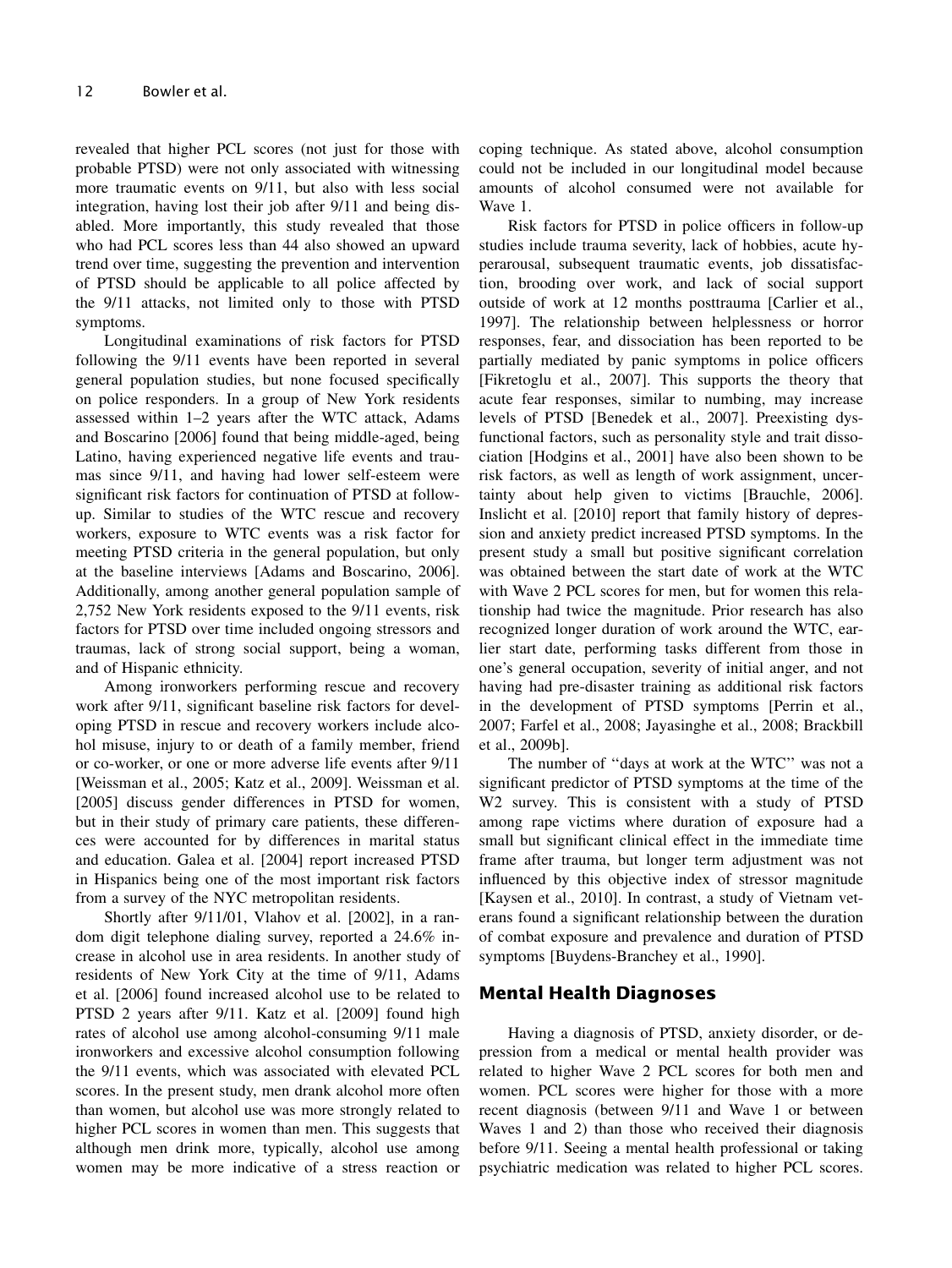More women than men had diagnoses of anxiety, depression, or PTSD, were seeing a mental health professional, or were taking psychiatric medications. Receiving mental health care (including psychiatric medications) may have contributed to some of the police women's relative improvement in PTSD. Lilly et al. [2009] suggest that women tend to experience traumatic events with more intense emotionality than men. However, it has also been postulated that women who choose police work, a historically masculine occupational role, may be emotionally more similar to men [Lilly et al., 2009], but the results of the Waves 1 and 2 studies do not support this interpretation.

The magnitude of the 9/11 traumatic event, along with the fact that PTSD and co-morbid depression and anxiety can develop after a temporal delay of up to 6 years following a life-threatening event emphasize the need for a longitudinal approach to monitoring multiple adverse mental health effects following 9/11. Although averted, 14 new terrorism plots have been new and ongoing threats in NYC since 9/11. These plots activated NYPD's emergency response readiness and may redintegrate the police officers' prior PSTSD/stress reaction which might serve to maintain and possibly increase their prevalence of PTSD.

## Comparison With Other Follow-Up Studies of PTSD Among Police Following Disasters

There is a scarcity of follow-up studies of PTSD in police populations. Type of disaster has been shown to be associated with the longevity of psychiatric reactions. Brauchle [2006] investigated the relationship between incidence- and reaction-related variables to predict acute and PTSD in rescue workers (police included) after the natural disaster of Kaprun in Austria in 2000. A fire occurred in an ascending railway car inside a tunnel which claimed the lives of 155 people. After 6 weeks, 25.7% of police responders experienced acute stress symptoms. At 6 months after the disaster, 6.3% of all rescue workers continued to report having some PTSD symptoms. A fire inside a tunnel might be less traumatic over time, with few visual reminders of the trauma, than the terrorist attack which destroyed the WTC towers.

## Strengths

A strength of this report is our ability to apply DSM-IV criteria for PTSD to this unique sample. Unfortunately, direct comparison of PTSD prevalence between firefighters and police who responded to 9/11 cannot be made because the Berninger et al. [2010a, b] study did not use the standard PCL scoring.

The group of police being studied here at Wave 2 represents a very large sample size. This longitudinal study of police who responded to the worst terrorist attack on US soil contributes valuable knowledge on the longevity of mental health effects of this attack. It is relatively recent that non-white ethnic groups and women have been added to the police force but there is limited data on differences in PTSD among those subgroups.

Police in both the ''Resilient'' and ''Recovered'' groups are equally as important for further study as those in the ''Chronic'' and ''Delayed'' groups in shaping future prevention and treatment programs. Having this type of longitudinal data on police exposed to one of the most severe disasters is rare and presents a unique opportunity for further study.

#### Limitations

A limitation in our study is the lack of highly sensitive information of other potential risk factors for PTSD, such as additional traumatic events between the Waves 1 and 2 assessments, family history of mental illness, depression, and anxiety. Traumatic events between Waves 1 and 2 were not asked but this information is included in the WTCHR Wave 3 survey that is currently being carried out.

The significant demographic differences between the responders and non-responders to Wave 2 survey may have contributed to the differences observed in the PCL scores at Wave 2, despite adjusting for these factors in the analyses, Wave 2 survey non-responders had: proportionally more African-Amercans, lower income, fewer years of education, and more were unmarried and younger than Wave 2 responders. The greater non-response of lower income workers at Wave 2 and the association of lower income with greater PTSD suggest that this differential nonresponse by those with lower income might underestimate PTSD at Wave 2.

Another limitation in this type of research is the use of a self-administered screening instrument (PCL) rather than a clinical diagnosis by a psychiatric practitioner. Although the DSM-IV criteria appears on the surface more restrictive than the 44 PCL cut-off, the prevalence of those meeting DSM-IV criteria is higher (see Table IV) because only PCL items rated ''moderate'' or above are used for positive ''PTSD'' endorsement.

The police likely represent a unique culture compared to area residents in their reluctance to reveal and self-disclose due to fears of job consequences which may result in losing the privilege of carrying a weapon [Dowling et al., 2006]. This may also have compromised their willingness to enter treatment programs for PTSD.

The different survey modes used within each survey as well as between survey waves present an additional limitation to the findings of the study. Those who responded to the study by mail or web had higher average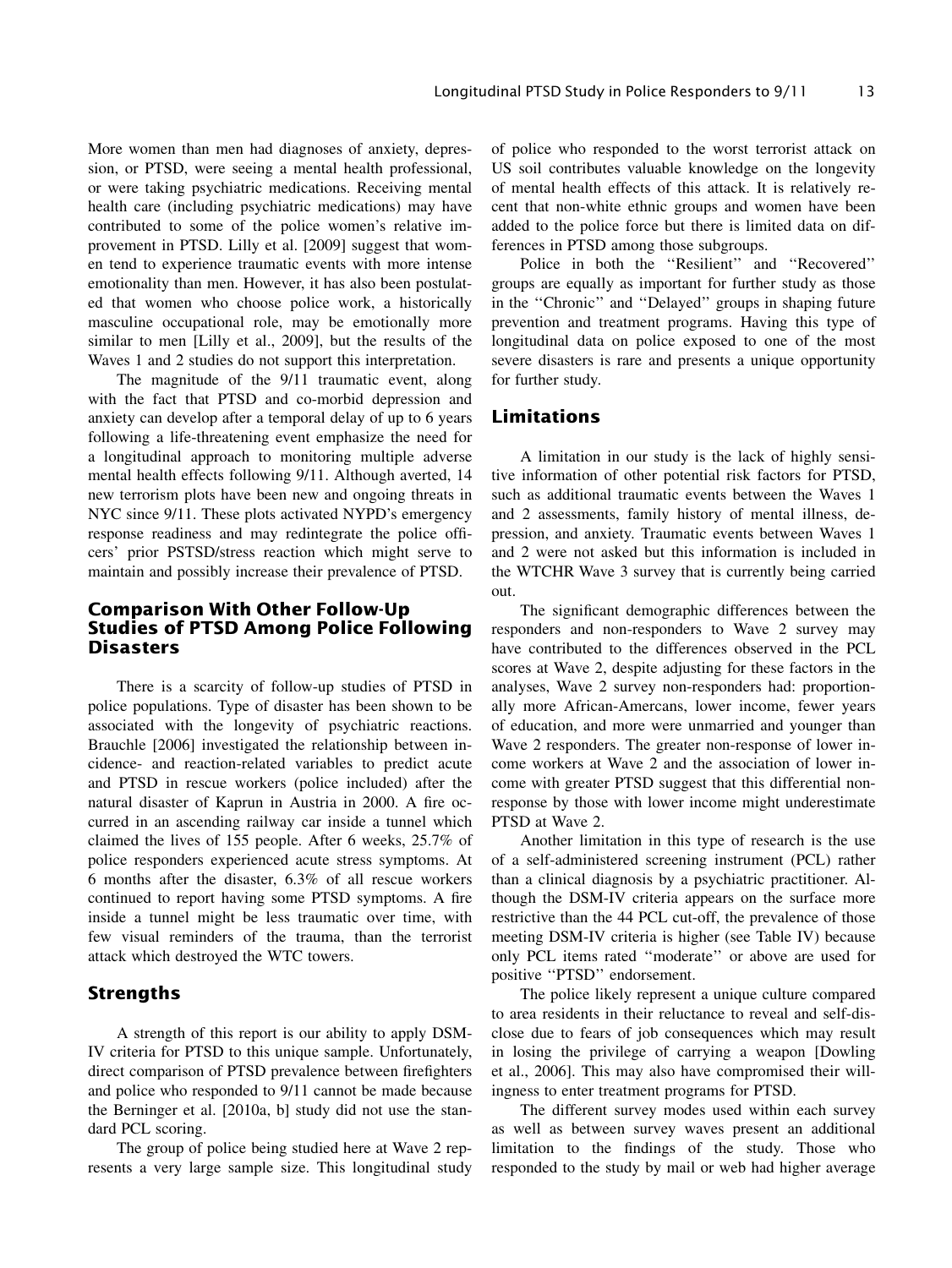Wave 2 PCL scores and a greater increase in PCL scores over time than those responding by phone. These differences could reflect the methodological effects each of the modes has on self-report. The more anonymous mode of responding through web or mail may have permitted responders to self-disclose more candidly. Alternatively, rather than mode-dependent differences in willingness to self-disclose, the observed differences in PCL scores could reflect respondent characteristics associated with choosing one response mode over the other. Temporal factors, such as the large-scale public education campaigns normalizing mental health reactions to 9/11, and availability of mental health evaluation and treatment resources that accelerated between 2004–2007 may also have played a role in encouraging police to increase their self-disclosure over time.

Although much has been written about WTC attack and PTSD, the police have not been compared to other first responder groups such as firefighters and other early responders, with the exception of the study by Perrin et al. [2007]. More in-depth comparisons could lead to a better understanding of the impact of the different approaches in each of these departments.

Prior sexual abuse, generally more prevalent among women than among men, was also not asked. No information on the demographic characteristics of the entire NYPD or other employers of other police who did not join the WTCHR was available. This may limit generalizability of these findings to the entire NYPD or other police departments.

#### **CONCLUSIONS**

It is notable that, contrary to expectations, the prevalence of probable PTSD in police registrants increased over time. The 9/11 event was of a magnitude never previously experienced on US soil and resulted in greater levels of PTSD and longer duration of this illness in the police first responders. It cannot be determined at this time whether the police registrants' increased prevalence of probable PTSD was also impacted by other traumatic events between the Waves 1 and 2 assessments, the work climate, or the type of work performed after the attack or other unknown factors. The results of this study showing an apparent lack of significant overall symptomatic improvement suggest that policies aimed at prevention and more effective treatment programs are recommended to prevent and ameliorate at least some of these adverse mental health effects. Addressing risk factors for PTSD in police within such treatment programs may increase their functional capacity in the aftermath of future terrorist attacks. Police will always be among the first responders at the scene of such disasters and institution of further preventive strategies is highly desirable.

## ACKNOWLEDGMENTS

We thank the WTCHR police agency enrollees who responded for this follow-up of the 9/11/01. We also thank our colleagues Dr. Robert Brackbill, Dr. Mark Farfel, and Dr. Margaret Millstone from the WTCHR for reviewing the manuscript and providing helpful assistance. We acknowledge the support in part by Grant/Cooperative Agreement # U50/ATU272750 from the ATSDR/CDC to the New York City DOHMH and the funding in part by Grant number 1U50OH009739-1 from the National Institute for Occupational Safety and Health (NIOHS/CDC). The contents of this manuscript are solely the responsibility of the authors and do not necessarily represent the official views of ATSDR/CDC, NIOSH/CDC, and The New York City DOHMH.

#### REFERENCES

Adams R, Boscarino J. 2006. Predictors of PTSD and delayed PTSD after disaster: The impact of exposure and psychosocial resources. J Nerv Ment Dis 194:485–493.

Adams R, Boscarino J, Galea S. 2006. Alcohol use, mental health status and psychological well-being 2 years after the World Trade Center attacks in New York City. Am J Drug Alcohol Abuse 32: 203–224.

American Psychiatric Association. 1994. Diagnostic criteria for DSM-IV. Washington, DC: American Psychiatric Association.

Benedek D, Fullerton C, Ursano R. 2007. First responders: Mental health consequences of natural and human-made disasters for public health and public safety workers. Annu Rev Public Health 28: 55–68.

Berninger A, Webber M, Cohen I, Gustave J, Lee R, Niles J, Chiu S, Zieg-Owens R, Soo J, Kelly K, Prezant D. 2010a. Trends of elevated PTSD risk in firefighters exposed to the World Trade Center disaster: 2001–2005. Public Health Rep 125:556–566.

Berninger A, Webber M, Niles J, Gustave J, Lee R, Cohen H, Kelly K, Corrigan M, Prezant D. 2010b. Longitudinal study of probable post-traumatic stress disorder in firefighters exposed to the World Trade Center disaster. Am J Ind Med 53(12):1177–1185.

Bonanno GA. 2004. Loss, trauma, and human resilience: Have we underestimated the human capacity to thrive after extremely aversive events? Am Psychol 59(1):20–28.

Bonanno GA, Rennicke C, Dekel S. 2005. Self-enhancement among high exposure survivors of the September 11th terrorist attack: Resilience or social maladjustment? J Pers Soc Psychol 88: 984–998.

Bonanno GA, Galea S, Bucciarelli A, Vlahov D. 2006. Psychological resilience after disaster: New York City in the aftermath of September 11th terrorist attack. Psychol Sci 17:181–186.

Bonanno GA, Brewin CR, Kaniasty K, La Greca AM. 2010. Weighing the costs of disaster: Consequences, risks, and resilience in individuals, families, and communities. Psychol Sci 11(1):1–49.

Bowler R, Han H, Gocheva V, Nakagawa S, Alper H, DiGrande L, Cone J. 2010. Gender differences in probable posttraumatic stress disorder among police responders to the 2001 World Trade Center terrorist attack. Am J Ind Med 53(12):1186–1196.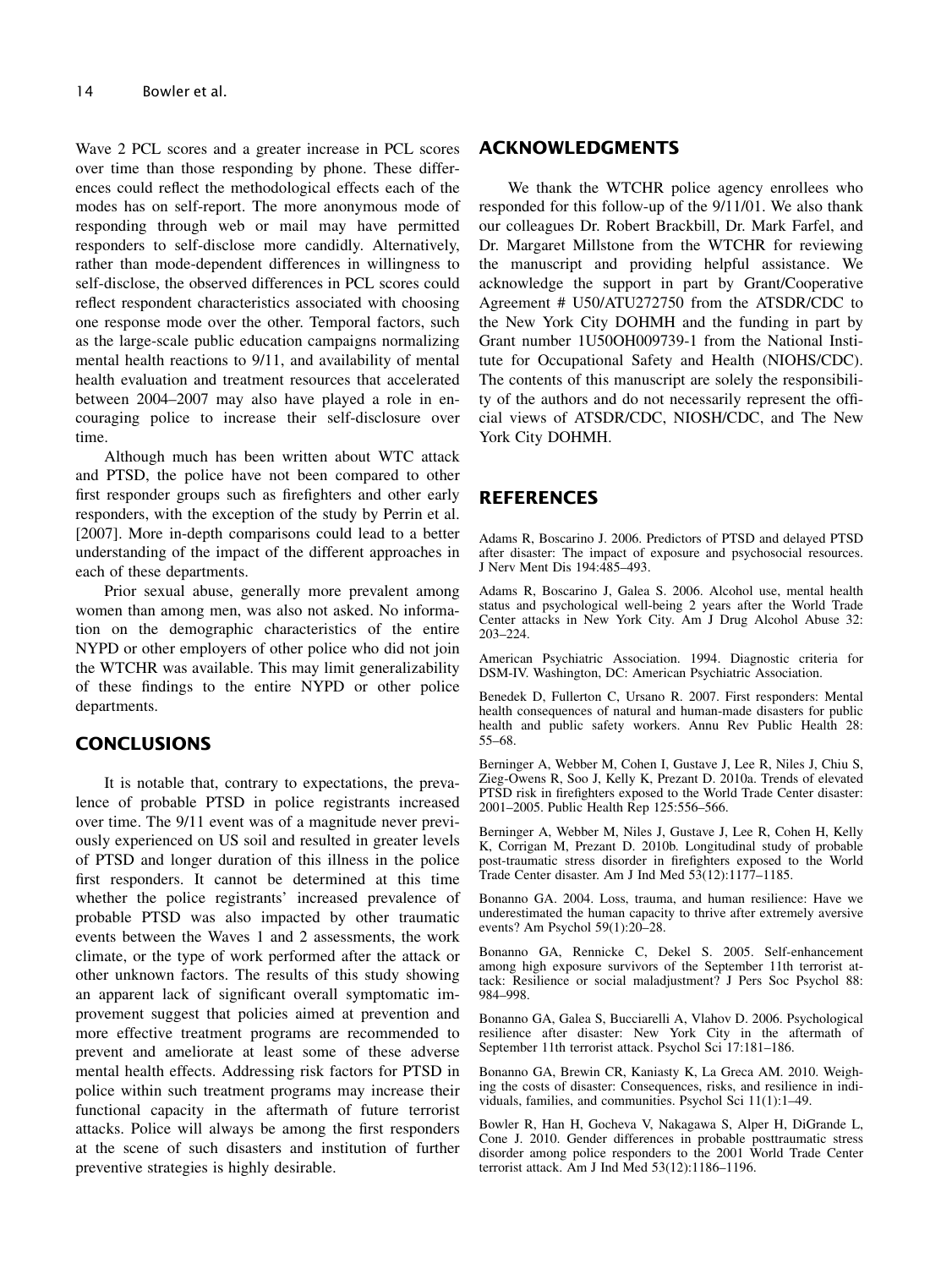Brackbill R, Hadler J, Digrande L. 2009a. Asthma and posttraumatic stress symptoms 5 to 6 years following exposure to the WTC terrorist attack. JAMA 302(5):502–516.

Brackbill R, Hadler J, DiGrande L, Ekenga C, Farfel M, Friedman S, Perlman S, Stellman S, Walker D, Wu D, Yu S, Thorpe L. 2009b. Asthma and posttraumatic stress symptoms 5 to 6 years following exposure to the World Trade Center terrorist attack. JAMA 302(5):502–516.

Brauchle G. 2006. Incidence- and reaction-related predictors of the acute and posttraumatic stress disorder in disaster workers. [In German.] Z Psychosom Med Psychother 52(1):52–62.

Buydens-Branchey L, Noumair D, Branchey M. 1990. Duration and intensity of combat exposure in posttraumatic stress disorder in Vietnam veterans. J Nerv Ment Dis 178(9):582–587.

Carlier I, Lamberts R, Gersons B. 1997. Risk factors for posttraumatic stress symptomatology in police officers: A prospective analysis. J Nerv Ment Dis 185(8):498–506.

CDC (Centers for Control Disease Prevention). 2002a. Impact of September 11 attacks on workers in the vicinity of the World Trade Center—New York City. MMWR Morb Mortal Wkly Rep 51:8–10.

CDC (Centers for Disease Control and Prevention). 2002b. Injuries and illnesses among New York City fire department rescue workers after responding to the World Trade Center attacks. MMWR Morb Mortal Wkly Rep 51:1–5.

City of New York Bureau of Vital Statistics. 2003. Summary of vital statistics 2002. New York City: Department of Health and Mental Hygiene.

Department of Health and Human Services. Mental health: A report of the Surgeon General (Table 2–6). http://www.surgeongeneral. gov/library/mentalhealth/chapter2/sec2\_1.html#table2\_6. Accessed March 11, 2010.

Dowling FG, Moynihan G, Genet B, Lewis J. 2006. A peer-based assistance program for officers with the New York City Police Department: Report of the effects of Sept. 11, 2001. Am J Psychiatry  $\overline{1}$ 63(1):151–153.

Farfel M, DiGrande L, Brackbill R, Prann A, Cone J, Friedman S, Walker D, Pezeshki G, Thomas P, Galea S, Williamson D, Frieden T, Thrope L. 2008. An overview of 9/11 experiences and respiratory and mental health conditions among World Trade Center health registry enrollees. J Urban Health 85(6):880–909.

Fikretoglu D, Brunet A, Best SR, Metzler TJ, Delucchi K, Weiss DS, Fagan J, Liberman A, Marmar CR. 2007. Peritraumatic fear, helplessness and horror and peritraumatic dissociation: Do physical and cognitive symptoms of panic mediate the relationship between the two? Behav Res Ther 45(1):39–47.

Galea S, Ahern J, Resnick H, Kilpatrick D, Bucuvalas MJ, Gold J, Vlahov D. 2002. Psychosocial sequelae of the September 11th terrorist attacks in New York City. N Engl J Med 346:982–987.

Galea S, Vlahov D, Tracy M, Hoover D, Resnick H, Kilpatrick D. 2004. Hispanic ethnicity and post-traumatic stress disorder after a disaster: Evidence from a general population survey after September 11, 2001. Ann Epidemiol 14(8):520–531.

Galea S, Ahern J, Tracy M, Hubbard A, Cerda M, Goldmann E, Vlahov D. 2008. Longitudinal determinants of posttraumatic stress disorder in a population-based cohort study. Epidemiology 19(1): 47–54.

Hodgins G, Creamer M, Bell R. 2001. Risk factors for posttraumatic reactions in police officers: A longitudinal study. J Nerv Ment Dis 189(8):541–547.

Inslicht SS, McCaslin SE, Metzler TJ, Henn-Haase C, Hart SM, Neylan TC, Marmar C. 2010. Family psychiatric history, peritraumatic reactivity, and posttraumatic stress symptoms: A prospective study of police. J Psychiatr Res 44:22–31.

Jayasinghe N, Giosan C, Evans S, Spielman L, Difede J. 2008. Anger and Posttraumatic Stress Disorder in disaster relief workers exposed to the September 11, 2001 World Trade Center disaster. J Nerv Ment Dis 196(11):844–846.

Katz CL, Levin S, Herbert R, Munro S, Pandya A, Smith R. 2009. Psychiatric symptoms in ground zero ironworkers in the aftermath of 9/11: Prevalence and predictors. Psychiatr Bull 33:49–52.

Kaysen D, Rosen G, Bowman M, Resick PA. 2010. Duration of exposure and the dose-response model of PTSD. J Interpers Violence 25(1):63–74.

Kessler RC, Andrews G, Colpe LJ, Hiripi EE, Mroczek DK, Normand SL, Walters EE, Zaslavsky AM. 2002. Short screening scales to monitor population prevalences and trends in non-specific psychological distress. Psychol Med 32(6):959–976.

Lawyer SR, Resnick HS, Galea S, Ahern J, Kilpatrick DG, Vlahov D. 2006. Predictors of peritraumatic reactions and PTSD following the September 11th terrorist attacks. Psychiatry 69(2):130–141.

Levenson RL Jr, Acosta JK. 2001. Observations from Ground Zero at the World Trade Center in New York City. Part I. Int J Emerg Ment Health 3(4):241–244.

Lilly M, Pole N, Best S, Metzler T, Marmar C. 2009. Gender and PTSD: What can we learn from female police officers? J Anxiety Disord 23:767–774.

Norris FH, Friedman MJ, Watson PA, Byrne CM, Diaz E, Kaniasty K. 2002. 60,000 disaster victims speak: Part I. An empirical review of the empirical literature, 1981–2001. Psychiatry 65(3):207–239.

Perlman SE, Friedman S, Galea S, Nair HP, Eros-Sarnyai M, Stellman SD, Hon J, Greene CM. 2011. Short-term and medium-term health effects of 9/11. Lancet 378:925–934.

Perrin M, DiGrande L, Wheeler K, Thorpe L, Farfel M, Brackbill R. 2007. Differences in PTSD prevalence and associated risk factors among World Trade Center disaster rescue and recovery workers. Am J Psychiatry 164(9):1385–1394.

Pole N, Best SR, Weiss DS, Metzler T, Liberman AM, Fagan J, Marmar CR. 2001. Effects of gender and ethnicity on duty-related posttraumatic stress symptoms among urban police officers. J Nerv Ment Dis 189:442–448.

SAS Institute, Inc. 2008. SAS/STAT software. 9.2. Cary, NC: SAS Institute, Inc.

Schlenger WE, Caddell JM, Ebert L, Jordan BK, Rourke KM, Wilson D, Thalji L, Dennis JM, Fairbank JA, Kulka RA. 2002. Psychological reactions to terrorist attacks: Findings from the National Study of Americans' Reactions to September 11. JAMA 288(5):581– 588.

Silver RC, Holman EA, McIntosh DN, Poulin M, Gil-Rivas V. 2002. Nationwide longitudinal study of psychological responses to September 11. JAMA 288(10):1235–1244.

SPSS, Inc. 2009. PASW statistics 18. Chicago, IL: SPSS, Inc.

Stellman JM, Smith RP, Katz CL, Sharma V, Charney DS, Herbert R, Moline J, Luft BJ, Markowitz S, Udasin I, Harrison D, Baron S, Landrigan PJ, Levin SM, Southwick S. 2008. Enduring mental health morbidity and social function impairment in World Trade Center rescue, recovery, and cleanup workers: The psychological dimension of an environmental health disaster. Environ Health Perspect 116(9): 1248–1253.

Tedeschi RG, Calhoun LG. 1995. Trauma and transformation: Growing in the aftermath of suffering. Thousand Oaks, CA: Sage Publications.